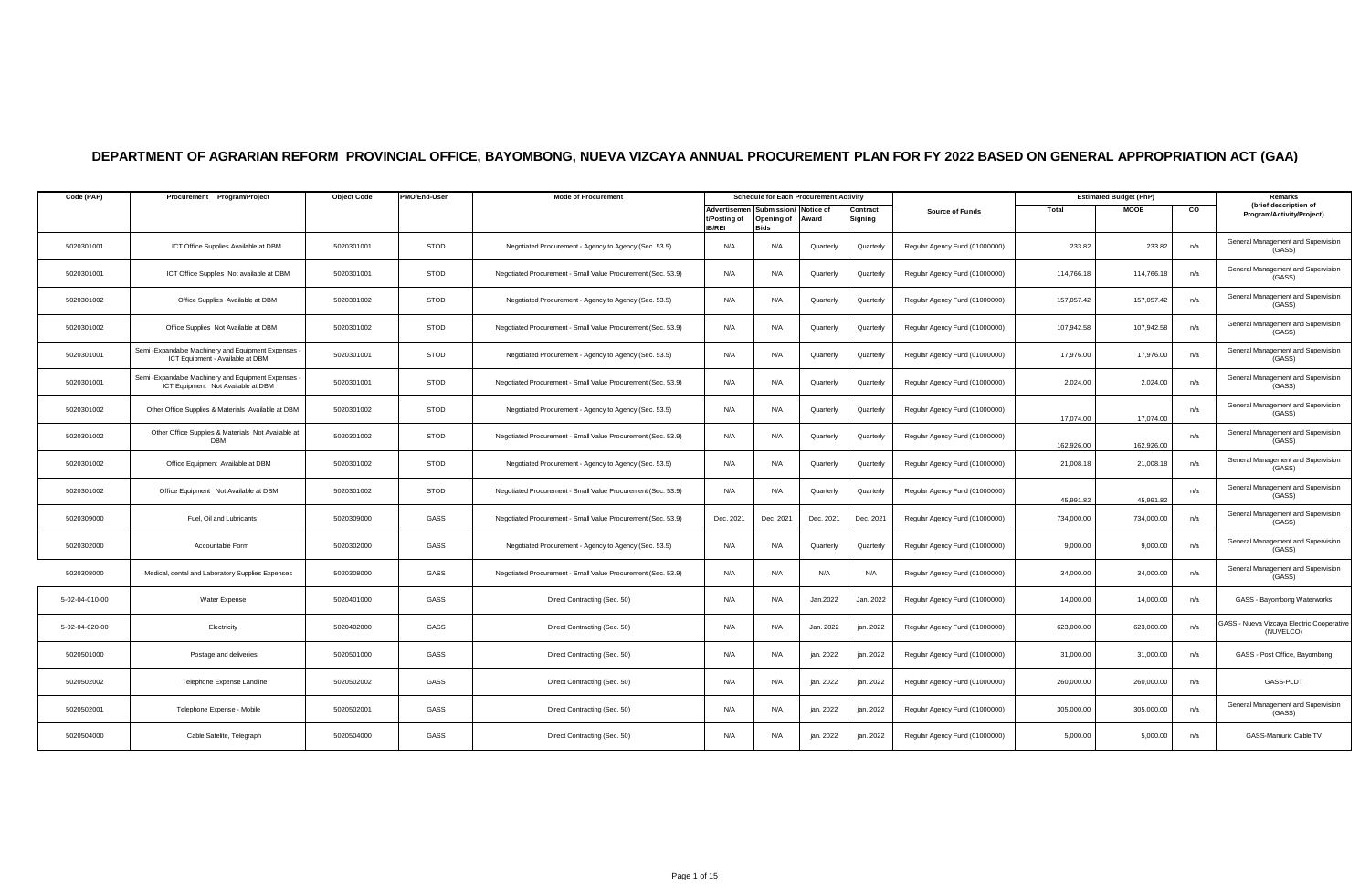| Code (PAP) | Procurement Program/Project                                                                     | <b>Object Code</b> | PMO/End-User | <b>Mode of Procurement</b>                                             |                               |                                                                       | <b>Schedule for Each Procurement Activity</b> |                    |                                |            | <b>Estimated Budget (PhP)</b> |                | Remarks                                            |
|------------|-------------------------------------------------------------------------------------------------|--------------------|--------------|------------------------------------------------------------------------|-------------------------------|-----------------------------------------------------------------------|-----------------------------------------------|--------------------|--------------------------------|------------|-------------------------------|----------------|----------------------------------------------------|
|            |                                                                                                 |                    |              |                                                                        | t/Posting of<br><b>IB/REI</b> | Advertisemen Submission/ Notice of<br>Opening of Award<br><b>Bids</b> |                                               | Contract<br>ianina | <b>Source of Funds</b>         | Total      | <b>MOOE</b>                   | $\overline{c}$ | (brief description of<br>Program/Activity/Project) |
| 5021102000 | <b>Auditing Services</b>                                                                        | 5021102000         | GASS         | Negotiated Procurement - Small Value Procurement (Sec. 53.9)           | N/A                           | N/A                                                                   | jan. 2022                                     | jan. 2022          | Regular Agency Fund (01000000) | 15,000.00  | 15,000.00                     | n/a            | General Management and Supervision<br>(GASS)       |
| 5021202000 | Janitorial Services                                                                             | 5021202000         | GASS         | Negotiated Procurement - Small Value Procurement (Sec. 53.9)           | N/A                           | N/A                                                                   | jan. 2022                                     | jan. 2022          | Regular Agency Fund (01000000) | 197,000.00 | 197,000.00                    | n/a            | General Management and Supervision<br>(GASS)       |
| 5021203000 | <b>Security Services</b>                                                                        | 5021203000         | GASS         | Public Bidding                                                         | dec. 2021                     | dec. 2021                                                             | dec. 2021                                     | dec. 2021          | Regular Agency Fund (01000000) | 638,000.00 | 638,000.00                    | n/a            | GASS - 3 security guards                           |
| 5021299099 | <b>Other General Services</b>                                                                   | 5021299099         | GASS         | Negotiated Procurement - Small Value Procurement (Sec. 53.9)           | N/A                           | N/A                                                                   | N/A                                           | N/A                | Regular Agency Fund (01000000) | 530,000.00 | 530,000.00                    | n/a            | General Management and Supervision<br>(GASS)       |
| 5021501001 | Taxes, Duties & Licenses                                                                        | 5021501001         | GASS         | Negotiated Procurement - Agency to Agency (Sec. 53.5)                  | N/A                           | N/A                                                                   | jan. 2022                                     | jan. 2022          | Regular Agency Fund (01000000) | 27,000.00  | 27,000.00                     | n/a            | General Management and Supervision<br>(GASS)       |
| 5021502000 | <b>Fidelity Bond Premium</b>                                                                    | 5021502000         | GASS         | Negotiated Procurement - Agency to Agency (Sec. 53.5)                  | N/A                           | N/A                                                                   | jan. 2022                                     | jan. 2022          | Regular Agency Fund (01000000) | 15,000.00  | 15,000.00                     | n/a            | General Management and Supervision<br>(GASS)       |
| 5021503000 | Insurance Expense                                                                               | 5021503000         | GASS         | Negotiated Procurement - Agency to Agency (Sec. 53.5)                  | N/A                           | N/A                                                                   | jan. 2022                                     | jan, 2022          | Regular Agency Fund (01000000) | 40,000.00  | 40,000.00                     | n/a            | General Management and Supervision<br>(GASS)       |
| 5029904000 | <b>Transportation and Delivery Expenses</b>                                                     | 5029904000         | GASS         | Negotiated Procurement - Small Value Procurement (Sec. 53.9)           | N/A                           | N/A                                                                   | quarterly                                     | quarterly          | Regular Agency Fund (01000000) | 31,000.00  | 31,000.00                     | n/a            | General Management and Supervision<br>(GASS)       |
| 5029905001 | Rent Building                                                                                   | 5029905001         | GASS         | Negotiated Procurement - Lease of Real Property and Venue (Sec. 53.10) | dec. 2021                     | dec. 2021                                                             | dec. 2021                                     | dec. 2021          | Regular Agency Fund (01000000) | 834,000.00 | 834,000.00                    | n/a            | GASS - Albion Building since 2020                  |
| 5020201002 | Marketing campaign (PRISM based activity)                                                       | 5020201002         | GASS         | Negotiated Procurement - Small Value Procurement (Sec. 53.9)           | N/A                           | N/A                                                                   | 2nd Qrtr                                      | 2nd Qtr            | Regular Agency Fund (01000000) | 4,000.00   | 4,000.00                      | n/a            | GASS - Trainings                                   |
| 5020201002 | Conduct of MANCOM<br>activities/meetings/regular/expanded                                       | 5020201002         | GASS         | Negotiated Procurement - Small Value Procurement (Sec. 53.9)           | N/A                           | N/A                                                                   | Monthly                                       | Monthly            | Regular Agency Fund (01000000) | 70,500.00  | 70,500.00                     | n/a            | GASS - Trainings                                   |
| 5020201002 | Conduct of BAC Activities/regular/expanded                                                      | 5020201002         | GASS         | Negotiated Procurement - Small Value Procurement (Sec. 53.9)           | N/A                           | N/A                                                                   | Monthly                                       | Monthly            | Regular Agency Fund (01000000) | 14,400.00  | 14,400.00                     | n/a            | GASS - Trainings                                   |
| 5020201002 | Regular conduct of plannning and assessment sessions<br>(performance review)                    | 5020201002         | GASS         | Negotiated Procurement - Small Value Procurement (Sec. 53.9)           | N/A                           | N/A                                                                   | Quarterly                                     | Quarterly          | Regular Agency Fund (01000000) | 189,600.00 | 189,600.00                    | n/a            | GASS - Trainings                                   |
| 5020201002 | Conduct of Conference/Assessment on Administrative<br>and Finance Matters                       | 5020201002         | GASS         | Negotiated Procurement - Small Value Procurement (Sec. 53.9)           | N/A                           | N/A                                                                   | Quarterly                                     | Quarterly          | Regular Agency Fund (01000000) | 62,000.00  | 62,000.00                     | n/a            | GASS - Trainings                                   |
| 5020201002 | Conduct of Semestral GAD Assessment and planning<br>session                                     | 5020201002         | GASS         | Negotiated Procurement - Small Value Procurement (Sec. 53.9)           | N/A                           | N/A                                                                   | Semestral                                     | Semestral          | Regular Agency Fund (01000000) | 40,000.00  | 40,000.00                     | n/a            | GASS - Trainings                                   |
| 5020201002 | Conduct of Semester E NGAS and E Budget Assessment<br>and Workshop                              | 5020201002         | GASS         | Negotiated Procurement - Small Value Procurement (Sec. 53.9)           | N/A                           | N/A                                                                   | Semestral                                     | Semestral          | Regular Agency Fund (01000000) | 30,320.00  | 30,320.00                     | n/a            | GASS - Trainings                                   |
| 5020201002 | Conduct of Capacility Development Training                                                      | 5020201002         | GASS         | Negotiated Procurement - Small Value Procurement (Sec. 53.9)           | N/A                           | N/A                                                                   | Quarterly                                     | Quarterly          | Regular Agency Fund (01000000) | 118,700.00 | 118,700.00                    | n/a            | GASS - Trainings                                   |
| 5020201002 | Conduct of Orientation/Cascading Updating of Policies<br>guidelines and issuances and ISO - QMS | 5020201002         | GASS         | Negotiated Procurement - Small Value Procurement (Sec. 53.9)           | N/A                           | N/A                                                                   | Quarterly                                     | Quarterly          | Regular Agency Fund (01000000) | 143,900.00 | 143,900.00                    | n/a            | GASS - Trainings                                   |
| 5020201002 | CARPER Anniversary/DAR Employees Synergy and<br><b>Wellness Training</b>                        | 5020201002         | GASS         | Negotiated Procurement - Small Value Procurement (Sec. 53.9)           | N/A                           | N/A                                                                   | 3rd qtr.                                      | 3rd qtr            | Regular Agency Fund (01000000) | 101,300.00 | 101,300.00                    | n/a            | GASS - Trainings                                   |
| 5020201002 | 2022 Budget Execution Document (BED)                                                            | 5020201002         | GASS         | Negotiated Procurement - Small Value Procurement (Sec. 53.9)           | N/A                           | N/A                                                                   | 3rd gtr.                                      | 3rd qtr            | Regular Agency Fund (01000000) | 17,700.00  | 17,700.00                     | n/a            | GASS - Trainings                                   |
| 5020201002 | Conduct of Gender sensitive organization focused<br>activities                                  | 5020201002         | GASS         | Negotiated Procurement - Small Value Procurement (Sec. 53.9)           | N/A                           | N/A                                                                   | March                                         | March              | Regular Agency Fund (01000000) | 44,580.00  | 44,580.00                     | n/a            | GASS - Trainings                                   |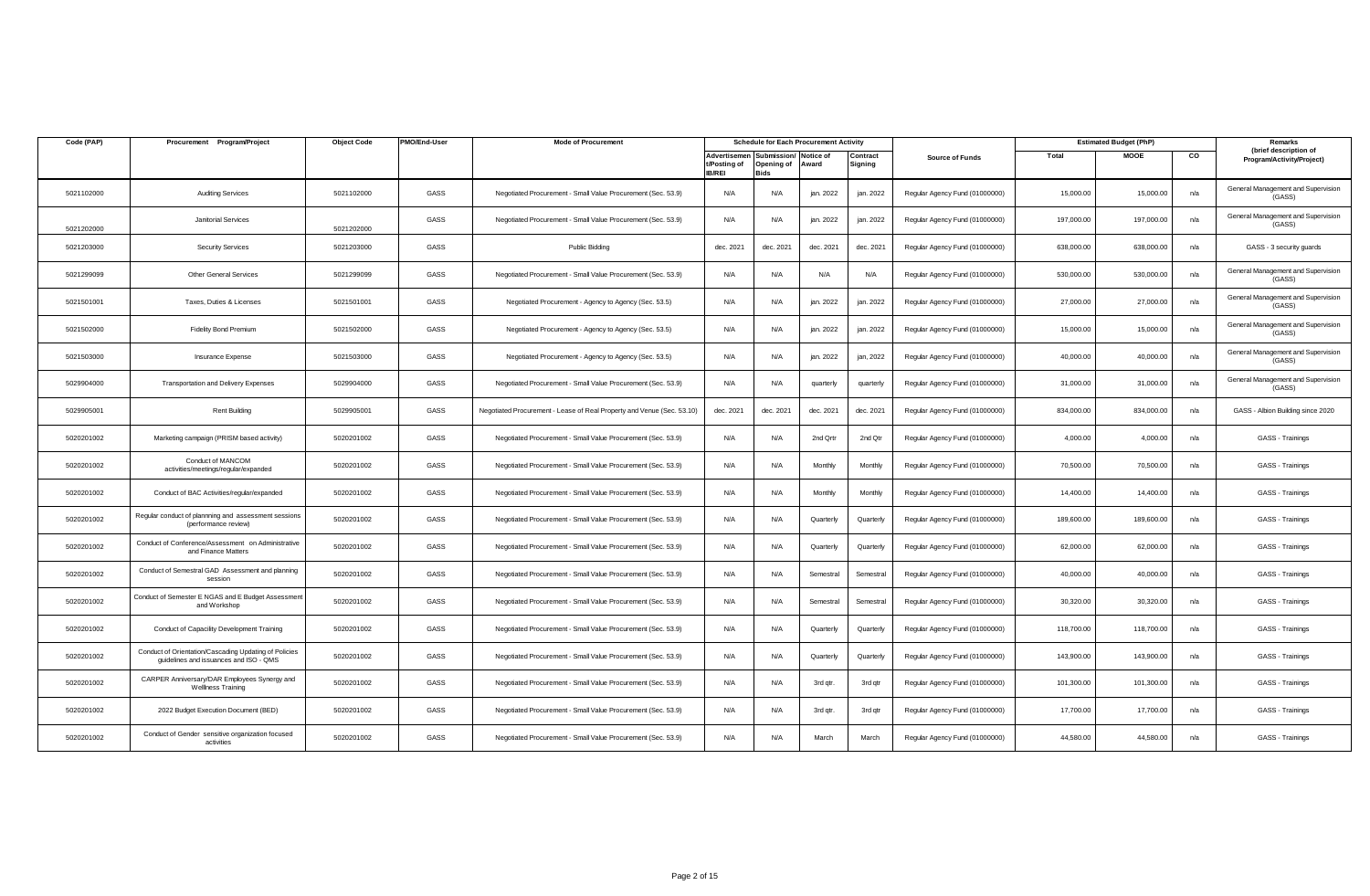| Code (PAP) | Procurement Program/Project                                                                                | <b>Object Code</b> | PMO/End-User | <b>Mode of Procurement</b>                                   |                                               |                                   | <b>Schedule for Each Procurement Activity</b> |                     |                                |            | <b>Estimated Budget (PhP)</b> |     | Remarks                                                                                                                        |
|------------|------------------------------------------------------------------------------------------------------------|--------------------|--------------|--------------------------------------------------------------|-----------------------------------------------|-----------------------------------|-----------------------------------------------|---------------------|--------------------------------|------------|-------------------------------|-----|--------------------------------------------------------------------------------------------------------------------------------|
|            |                                                                                                            |                    |              |                                                              | Advertisemer<br>t/Posting of<br><b>IB/REI</b> | Submission/<br>Opening of<br>Bids | Notice of<br>Award                            | Contract<br>Signing | <b>Source of Funds</b>         | Total      | MOOE                          | CO  | (brief description of<br>Program/Activity/Project)                                                                             |
| 5021305002 | Repair and Maintenance Office Equipment                                                                    | 5021305002         | GASS         | Negotiated Procurement - Small Value Procurement (Sec. 53.9) | N/A                                           | N/A                               | Quarterly                                     | Quarterly           | Regular Agency Fund (01000000) | 5,000.00   | 5,000.00                      | n/a | GASS - repair of office equipment                                                                                              |
| 5021306001 | Repair and maintenance - Motor Vehicles                                                                    | 5021306001         | GASS         | Negotiated Procurement - Small Value Procurement (Sec. 53.9) | N/A                                           | N/A                               | Monthly                                       | Monthly             | Regular Agency Fund (01000000) | 206,000.00 | 206,000.00                    | n/a | Repair of vehicles (SJK 185, XKJ 486,<br>SFW 258, GKA 322, motor vehicle (Plate<br>No. FP-2226, 1791 QZ, 1981 QZ, & 1992<br>OZ |
| 5021308004 | Repair and Maintenance ICT Equipment                                                                       | 5021308004         | GASS         | Negotiated Procurement - Small Value Procurement (Sec. 53.9) | N/A                                           | N/A                               | Quarterly                                     | quaterly            | Regular Agency Fund (01000000) | 10,000.00  | 10,000.00                     | n/a | GASS - repair of office equipment                                                                                              |
| 5020101000 | Travelling expenses                                                                                        | 5020101000         | GASS         | Negotiated Procurement - Small Value Procurement (Sec. 53.9) | N/A                                           | N/A                               | N/A                                           | N/A                 | Regular Agency Fund (01000000) | 780,000.00 | 780,000.00                    | n/a | GASS - Traveling expenses                                                                                                      |
| 5020301001 | ICT Office Supplies- Available at PS DBM                                                                   | 5020301001         | LTID         | Negotiated Procurement - Agency to Agency (Sec. 53.5)        | N/A                                           | N/A                               | Quarterly                                     | Quarterly           | Regular Agency Fund (01000000) | 45,000.00  | 45,000.00                     | n/a | Land Tenure Security Program                                                                                                   |
| 5020301002 | Office Supplies Expense Available at DBM                                                                   | 5020301002         | LTID         | Negotiated Procurement - Agency to Agency (Sec. 53.5)        | N/A                                           | N/A                               | Quarterly                                     | Quarterly           | Regular Agency Fund (01000000) | 58,000.00  | 58,000.00                     | n/a | Land Tenure Security Program                                                                                                   |
| 5020309000 | Fuel, Oil and Lubricants                                                                                   | 5020309000         | LTID         | Direct Contracting (Sec. 50)                                 | N/A                                           | N/A                               | Jan-Dec                                       | Jan.-Dec.           | Regular Agency Fund (01000000) | 93,000.00  | 93,000.00                     | n/a | Land Tenure Security Program                                                                                                   |
| 5020321003 | Semi Expendable ICT Equipment Available at DBM                                                             | 5020321003         | LTID         | Negotiated Procurement - Agency to Agency (Sec. 53.5)        | N/A                                           | N/A                               | Jan.-Dec.                                     | Jan.-Dec.           | Regular Agency Fund (01000000) | 6,100.00   | 6,100.00                      | n/a | Land Tenure Security Program                                                                                                   |
| 5020321003 | Semi Expendable ICT Equipment Not available at DBM                                                         | 5020321003         | LTID         | Negotiated Procurement - Small Value Procurement (Sec. 53.9) | N/A                                           | N/A                               | April & July                                  | April & July        | Regular Agency Fund (01000000) | 38,900.00  | 38,900.00                     | n/a | Land Tenure Security Program                                                                                                   |
| 5020301002 | Office Equipment- Available at DBM                                                                         | 5020301002         | LTID         | Negotiated Procurement - Small Value Procurement (Sec. 53.9) | N/A                                           | N/A                               | Jan.-Dec.                                     | Jan.-Dec.           | Regular Agency Fund (01000000) | 20,000.00  | 20,000.00                     | n/a | Land Tenure Security Program                                                                                                   |
| 5020701000 | Survey Expense                                                                                             | 5020701000         | LTID         | Public Bidding                                               | June-July                                     | Aug.                              | Aug                                           | August              | Regular Agency Fund (01000000) | 190,000.00 | 190,000.00                    | n/a | Land Tenure Security Program                                                                                                   |
| 5021306001 | Repair & Maintenance - Motor Vehicle                                                                       | 5021306001         | LTID         | Negotiated Procurement - Small Value Procurement (Sec. 53.9) | N/A                                           | N/A                               | Jan-Dec                                       | Jan-Dec             | Regular Agency Fund (01000000) | 30,000.00  | 30,000.00                     | n/a | Land Tenure Security Program                                                                                                   |
| 5021305002 | Repair & Maintenance - Office Equipment                                                                    | 5021305002         | LTID         | Negotiated Procurement - Small Value Procurement (Sec. 53.9) | N/A                                           | N/A                               | Jan-Dec                                       | Jan-Dec             | Regular Agency Fund (01000000) | 35,000.00  | 35,000.00                     | n/a | Land Tenure Security Program                                                                                                   |
| 5021308004 | Repair and Maintenance - ICT Equipments                                                                    | 5021308004         | LTID         | Negotiated Procurement - Small Value Procurement (Sec. 53.9) | N/A                                           | N/A                               | Jan-Dec                                       | Jan-Dec             | Regular Agency Fund (01000000) | 15,000.00  | 15,000.00                     | n/a | Land Tenure Security Program                                                                                                   |
| 5021299099 | <b>Other General Services</b>                                                                              | 5021299099         | LTID         | Negotiated Procurement - Small Value Procurement (Sec. 53.9) | N/A                                           | N/A                               | Jan-Dec                                       | Jan-Dec             | Regular Agency Fund (01000000) | 180,000.00 | 180,000.00                    | n/a | Land Tenure Security Program                                                                                                   |
| 5029904000 | Transportation and Delivery Expense                                                                        | 5029904000         | LTID         | Negotiated Procurement - Small Value Procurement (Sec. 53.9) | N/A                                           | N/A                               | N/A                                           | N/A                 | Regular Agency Fund (01000000) | 26,000.00  | 26,000.00                     | n/a | Land Tenure Security Program                                                                                                   |
| 5020201002 | LTSP 2021 Annual Assessment and Planning Workshop<br>for 2022 Target                                       | 5020201002         | LTSD         | Negotiated Procurement - Small Value Procurement (Sec. 53.9) | N/A                                           | N/A                               | January                                       | January             | Regular Agency Fund (01000000) | 4,600.00   | 4,600.00                      | n/a | LTSP - Trainings                                                                                                               |
| 5020201002 | Barangay Consultation/conduct Initial Pulong Pulong for<br>New Lands.                                      | 5020201002         | LTSD         | Negotiated Procurement - Small Value Procurement (Sec. 53.9) | N/A                                           | N/A                               | May                                           | May                 | Regular Agency Fund (01000000) | 4,125.00   | 4,125.00                      | n/a | LTSP - Trainings                                                                                                               |
| 5020201002 | LTSP 1st Semester Assessment & Catch Up Planning<br>Workshop                                               | 5020201002         | LTSD         | Negotiated Procurement - Small Value Procurement (Sec. 53.9) | N/A                                           | N/A                               | July                                          | July                | Regular Agency Fund (01000000) | 4,600.00   | 4,600.00                      | n/a | LTSP - Trainings                                                                                                               |
| 5020201002 | Conduct Inspection of concrete monuments of surveyed<br>landholdings at CONWAP Valley Resettlement Project | 5020201002         | LTSD         | Negotiated Procurement - Small Value Procurement (Sec. 53.9) | N/A                                           | N/A                               | September                                     | September           | Regular Agency Fund (01000000) | 4,125.00   | 4,125.00                      | n/a | LTSP - Trainings                                                                                                               |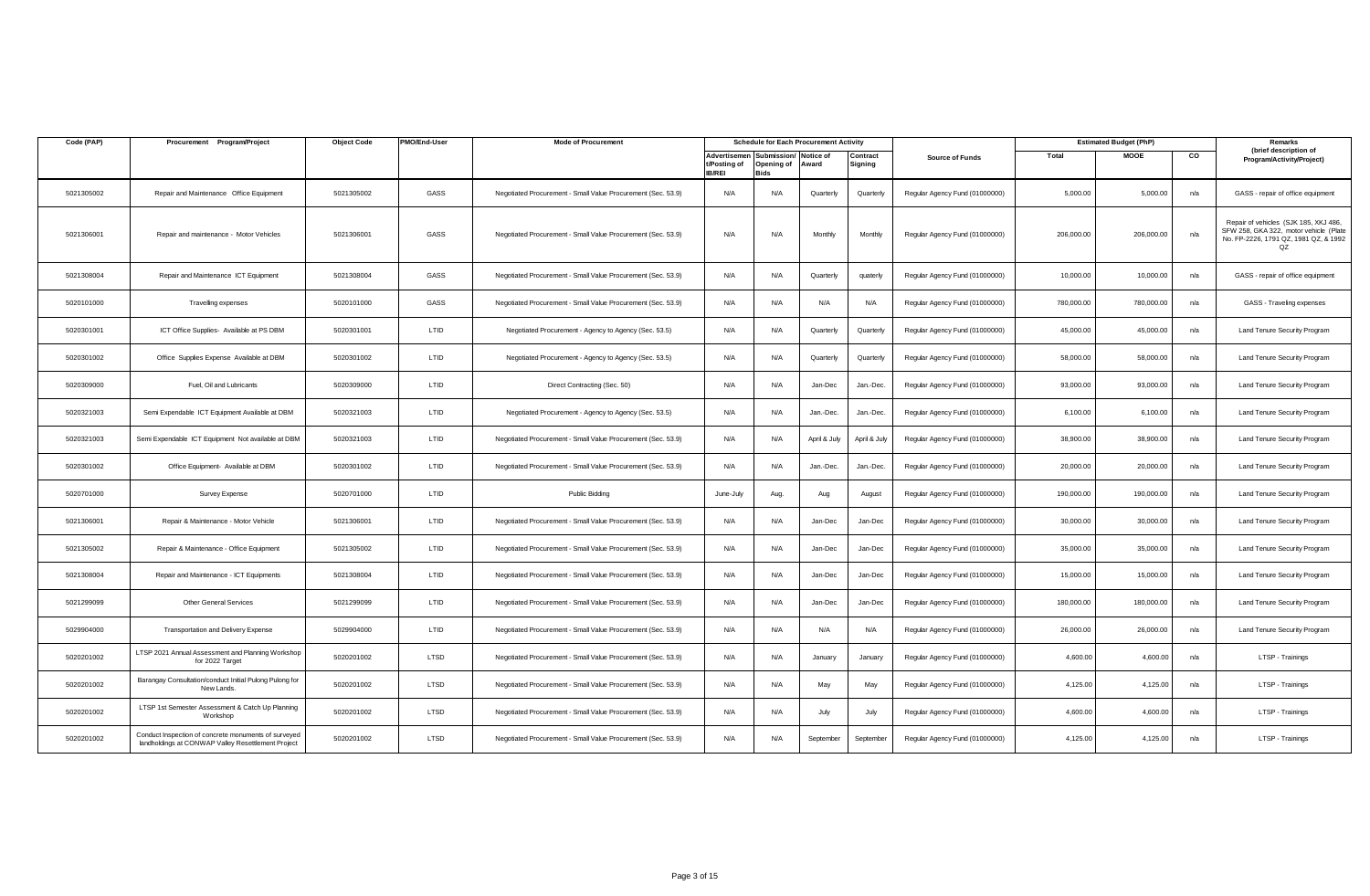| Code (PAP) | Procurement Program/Project                                          | <b>Object Code</b> | PMO/End-User | <b>Mode of Procurement</b>                                   |                                               |                                          | <b>Schedule for Each Procurement Activity</b> |                     |                                |            | <b>Estimated Budget (PhP)</b> |     | Remarks                                                                       |
|------------|----------------------------------------------------------------------|--------------------|--------------|--------------------------------------------------------------|-----------------------------------------------|------------------------------------------|-----------------------------------------------|---------------------|--------------------------------|------------|-------------------------------|-----|-------------------------------------------------------------------------------|
|            |                                                                      |                    |              |                                                              | Advertisemer<br>t/Posting of<br><b>IB/REI</b> | Submission/<br>Opening of<br><b>Bids</b> | Notice of<br>Award                            | Contract<br>Signing | <b>Source of Funds</b>         | Total      | <b>MOOE</b>                   | CO  | (brief description of<br>Program/Activity/Project)                            |
| 5020201002 | Provincial Task Force on Problematic Landholdings<br>(PTFPL) Meeting | 5020201002         | LTSD         | Negotiated Procurement - Small Value Procurement (Sec. 53.9) | N/A                                           | N/A                                      | September                                     | September           | Regular Agency Fund (01000000) | 2,550.00   | 2,550.00                      | n/a | LTSP - Trainings                                                              |
| 5020101000 | <b>Traveling Expenses</b>                                            | 5020101000         | LTID         | Negotiated Procurement - Small Value Procurement (Sec. 53.9) | N/A                                           | N/A                                      | N/A                                           | N/A                 | Regular Agency Fund (01000000) | 181,000.00 | 181,000.00                    | n/a | Land Tenure Security Program                                                  |
| 5020301001 | ICT Office Supplies- Not available at DBM                            | 5020301001         | ALS-LEGAL    | Negotiated Procurement - Small Value Procurement (Sec. 53.9) | N/A                                           | N/A                                      | Quarterly                                     | Quarterly           | Regular Agency Fund (01000000) | 35,000.00  | 35,000.00                     | n/a | ALS - Resolution of Agrarian Laws &<br>Provision of Agrarian Legal Assistance |
| 5020301002 | Office Supplies Expense- Available at DBM                            | 5020301002         | ALS-LEGAL    | Negotiated Procurement - Agency to Agency (Sec. 53.5)        | N/A                                           | N/A                                      | Quarterly                                     | Quarterly           | Regular Agency Fund (01000000) | 118,047.70 | 118,047.70                    | n/a | ALS- Resolution of Agrarian Laws &<br>Provision of Agrarian Legal Assistance  |
| 5020301002 | Office Supplies Expense- Not Available at DBM                        | 5020301002         | ALS-LEGAL    | Negotiated Procurement - Small Value Procurement (Sec. 53.9) | N/A                                           | N/A                                      | Quarterly                                     | Quarterly           | Regular Agency Fund (01000000) | 67,952.30  | 67.952.30                     | n/a | ALS - Resolution of Agrarian Laws &<br>Provision of Agrarian Legal Assistance |
| 5020308000 | Aedical, Dental and Laboratory expenses- Available at DBM            | 5020308000         | ALS-LEGAL    | Negotiated Procurement - Agency to Agency (Sec. 53.5)        | N/A                                           | N/A                                      | Quarterly                                     | Quarterly           | Regular Agency Fund (01000000) | 12,000.00  | 12,000.00                     | n/a | Agrarian Legal Services (ALS)                                                 |
| 5020308000 | dical, Dental and Laboratory expenses- Not Available at D            | 5020308000         | ALS-LEGAL    | Negotiated Procurement - Small Value Procurement (Sec. 53.9) | N/A                                           | N/A                                      | Quarterly                                     | Quarterly           | Regular Agency Fund (01000000) | 22,000.00  | 22,000.00                     | n/a | Agrarian Legal Services (ALS)                                                 |
| 5020309000 | Fuel, Oil and Lubricants                                             | 5020309000         | ALS-LEGAL    | Negotiated Procurement - Small Value Procurement (Sec. 53.9) | N/A                                           | N/A                                      | Jan. 3, 2018                                  | Jan. 3, 201         | Regular Agency Fund (01000000) | 218,000.00 | 218,000.00                    | n/a | ALS - Resolution of Agrarian Laws &<br>Provision of Agrarian Legal Assistance |
| 5020301001 | bandable Machinery and Equipment ICT Equipment Availab               | 5020301001         | ALS-LEGAL    | Negotiated Procurement - Agency to Agency (Sec. 53.5)        | N/A                                           | N/A                                      | Quarterly                                     | Quarterly           | Regular Agency Fund (01000000) | 43,000.00  | 43,000.00                     | n/a | ALS - Resolution of Agrarian Laws &<br>Provision of Agrarian Legal Assistance |
| 5020301001 | andable Machinery and Equipment ICT Equipment Not Ava                | 5020301001         | ALS-LEGAL    | Negotiated Procurement - Small Value Procurement (Sec. 53.9) | N/A                                           | N/A                                      | Quarterly                                     | Quarterly           | Regular Agency Fund (01000000) | 72,000.00  | 72,000.00                     | n/a | ALS - Resolution of Agrarian Laws &<br>Provision of Agrarian Legal Assistance |
| 5020301002 | Other Supplies and Material Expense- Not Available at<br><b>DBM</b>  | 5020301002         | ALS-LEGAL    | Negotiated Procurement - Small Value Procurement (Sec. 53.9) | N/A                                           | N/A                                      | Quarterly                                     | Quarterly           | Regular Agency Fund (01000000) | 30,000.00  | 30,000.00                     | n/a | Agrarian Legal Services (ALS)                                                 |
| 5020321007 | Semi-Expandable-Communication - Not Available at DBM                 | 5020321007         | ALS-LEGAL    | Negotiated Procurement - Small Value Procurement (Sec. 53.9) | N/A                                           | N/A                                      | Quarterly                                     | Quarterly           | Regular Agency Fund (01000000) | 55,000.00  | 55,000.00                     | n/a | Agrarian Legal Services (ALS)                                                 |
| 5020501000 | Postage and Deliveries                                               | 5020501000         | ALS-LEGAL    | Direct Contracting (Sec. 50)                                 | N/A                                           | N/A                                      | monthly                                       | monthly             | Regular Agency Fund (01000000) | 14,000.00  | 14,000.00                     | n/a | ALS - Post Office, Bayombong                                                  |
| 5020502001 | Telephone - Mobile                                                   | 5020502001         | ALS-LEGAL    | Direct Contracting (Sec. 50)                                 | N/A                                           | N/A                                      | monthly                                       | monthly             | Regular Agency Fund (01000000) | 60,000.00  | 60,000.00                     | n/a | Agrarian Legal Services (ALS)                                                 |
| 5020502002 | Telephone - Landline                                                 | 5020502002         | ALS-LEGAL    | Direct Contracting (Sec. 50)                                 | N/A                                           | N/A                                      | monthly                                       | monthly             | Regular Agency Fund (01000000) | 11,000.00  | 11,000.00                     | n/a | ALS - PLDT                                                                    |
| 5021101000 | Professional Services Legal Service                                  | 5021101000         | ALS-LEGAL    | Direct Contracting (Sec. 50)                                 | N/A                                           | N/A                                      | N/A                                           | N/A                 | Regular Agency Fund (01000000) | 87,000.00  | 87,000.00                     | n/a | ALS -Resolution of Agrarian Laws &<br>Provision of Agrarian Legal Assistance  |
| 5021299099 | Other General Services                                               | 5021299099         | ALS-LEGAL    | Negotiated Procurement - Small Value Procurement (Sec. 53.9) | N/A                                           | N/A                                      | N/A                                           | N/A                 | Regular Agency Fund (01000000) | 160,000.00 | 160,000.00                    | n/a | Agrarian Legal Services (ALS)                                                 |
| 5029904000 | Transportation and Delivery Expense                                  | 5029904000         | ALS-LEGAL    | Negotiated Procurement - Small Value Procurement (Sec. 53.9) | N/A                                           | N/A                                      | monnthly                                      | monthly             | Regular Agency Fund (01000000) | 36,000.00  | 36,000.00                     | n/a | Agrarian Legal Services (ALS)                                                 |
| 5021308004 | Repairs and Maintenance ICT Equipment                                | 5021308004         | ALS-LEGAL    | Negotiated Procurement - Small Value Procurement (Sec. 53.9) | N/A                                           | N/A                                      | quarterly                                     | quarterly           | Regular Agency Fund (01000000) | 54,000.00  | 54,000.00                     | n/a | Agrarian Legal Services (ALS)                                                 |
| 5021306001 | Repairs and Maintenance Motor Vehicles                               | 5021306001         | ALS-LEGAL    | Negotiated Procurement - Small Value Procurement (Sec. 53.9) | N/A                                           | N/A                                      | quarterly                                     | quarterly           | Regular Agency Fund (01000000) | 210,000.00 | 210,000.00                    | n/a | Agrarian Legal Services (ALS)                                                 |
| 5020101000 | <b>Travelling Exepenses</b>                                          | 5020101000         | ALS-LEGAL    | Negotiated Procurement - Small Value Procurement (Sec. 53.9) | N/A                                           | N/A                                      | N/A                                           | N/A                 | Regular Agency Fund (01000000) | 183,000.00 | 183,000.00                    | n/a | Agrarian Legal Services (ALS)                                                 |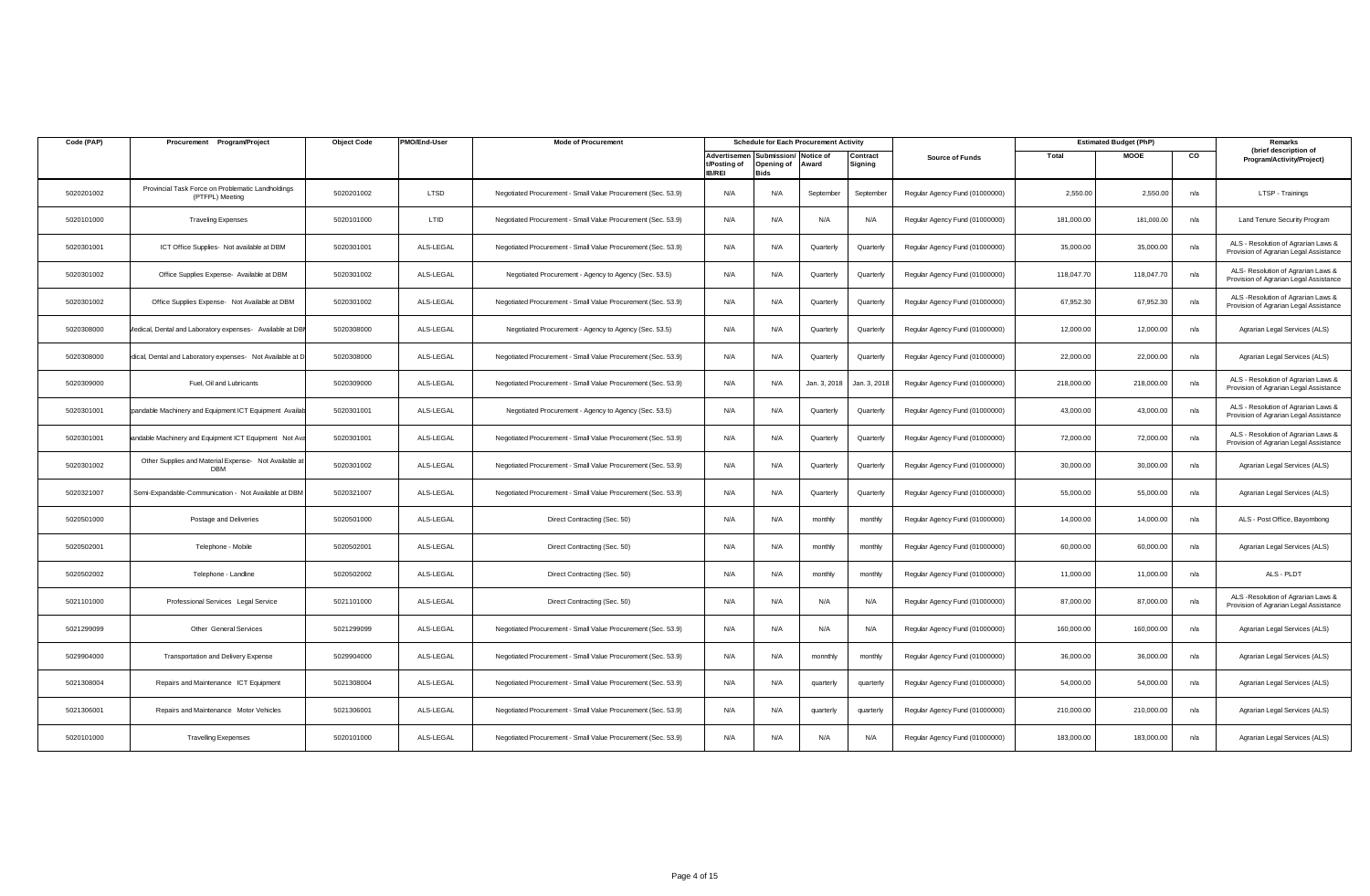| Code (PAP) | Procurement Program/Project                                                                | <b>Object Code</b> | PMO/End-User           | <b>Mode of Procurement</b>                                   |                                               |                                               | <b>Schedule for Each Procurement Activity</b> |                      |                                |            | <b>Estimated Budget (PhP)</b> |     | Remarks                                            |
|------------|--------------------------------------------------------------------------------------------|--------------------|------------------------|--------------------------------------------------------------|-----------------------------------------------|-----------------------------------------------|-----------------------------------------------|----------------------|--------------------------------|------------|-------------------------------|-----|----------------------------------------------------|
|            |                                                                                            |                    |                        |                                                              | Advertisemer<br>t/Posting of<br><b>IB/REI</b> | ubmission/<br>Opening of Award<br><b>Bids</b> | Notice of                                     | Contract<br>Signing  | <b>Source of Funds</b>         | Total      | <b>MOOE</b>                   | CO  | (brief description of<br>Program/Activity/Project) |
| 5020201002 | Strategic Planning cum Levelling off on the Expectations of<br>Targets and Accomplishments | 5020201002         | ALS-LEGAL              | Negotiated Procurement - Small Value Procurement (Sec. 53.9) | N/A                                           | N/A                                           | January                                       | January              | Regular Agency Fund (01000000) | 20,000.00  | 20,000.00                     | n/a | Agrarian Legal Services (ALS)                      |
| 5020201002 | egal Clinic, Mediation and Petition Drafting                                               | 5020201002         | ALS-LEGAL              | Negotiated Procurement - Small Value Procurement (Sec. 53.9) | N/A                                           | N/A                                           | March                                         | March                | Regular Agency Fund (01000000) | 21,000.00  | 21,000.00                     | n/a | Agrarian Legal Services (ALS)                      |
| 5020201002 | Monitoring of Granted and Illegal Conversion                                               | 5020201002         | ALS-LEGAL              | Negotiated Procurement - Small Value Procurement (Sec. 53.9) | N/A                                           | N/A                                           | March                                         | March                | Regular Agency Fund (01000000) | 8,200.00   | 8,200.00                      | n/a | Agrarian Legal Services (ALS)                      |
| 5020201002 | egal Clinic, Mediation and Petition Drafting                                               | 5020201002         | ALS-LEGAL              | Negotiated Procurement - Small Value Procurement (Sec. 53.9) | N/A                                           | N/A                                           | July                                          | July                 | Regular Agency Fund (01000000) | 18,600.00  | 18,600.00                     | n/a | Agrarian Legal Services (ALS)                      |
| 5020201002 | Monitoring of Granted and Illegal Conversion                                               | 5020201002         | ALS-LEGAL              | Negotiated Procurement - Small Value Procurement (Sec. 53.9) | N/A                                           | N/A                                           | September                                     | September            | Regular Agency Fund (01000000) | 8,200.00   | 8,200.00                      | n/a | Agrarian Legal Services (ALS)                      |
| 5020201002 | egal Clinic, Mediation and Petition Drafting                                               | 5020201002         | ALS-LEGAL              | Negotiated Procurement - Small Value Procurement (Sec. 53.9) | N/A                                           | N/A                                           | October                                       | October              | Regular Agency Fund (01000000) | 12,000.00  | 12,000.00                     | n/a | Agrarian Legal Services (ALS)                      |
| 5020201002 | Review on Agricultural Leasehold Contract                                                  | 5020201002         | ALS-LEGAL              | Negotiated Procurement - Small Value Procurement (Sec. 53.9) | N/A                                           | N/A                                           | August                                        | August               | Regular Agency Fund (01000000) | 14,000.00  | 14,000.00                     | n/a | Agrarian Legal Services (ALS)                      |
| 5020301001 | ICT Office Supplies Not available at DBM                                                   | 5020301001         | OFFICE OF THE<br>PARAD | Negotiated Procurement - Small Value Procurement (Sec. 53.9) | N/A                                           | N/A                                           | Quarterly                                     | Quarterly            | Regular Agency Fund (01000000) | 24,000.00  | 24,000.00                     | n/a | OFFICE OF THE PARAD                                |
| 5020309000 | Fuel, Oil and Lubricants                                                                   | 5020309000         | OFFICE OF THE<br>PARAD | Negotiated Procurement - Small Value Procurement (Sec. 53.9) | N/A                                           | N/A                                           | Jan-Dec 2022                                  | Jan-Dec 2022         | Regular Agency Fund (01000000) | 42,000.00  | 42,000.00                     | n/a | OFFICE OF THE PARAD                                |
| 5020501000 | Postage and Deliveries                                                                     | 5020501000         | OFFICE OF THE<br>PARAD | Direct Contracting (Sec. 50)                                 | N/A                                           | N/A                                           | monthly                                       | monthly              | Regular Agency Fund (01000000) | 22,000.00  | 22,000.00                     | n/a | Post Office, Bayombong                             |
| 5020502001 | Telephone - Mobile                                                                         | 5020502001         | OFFICE OF THE<br>PARAD | Direct Contracting (Sec. 50)                                 | N/A                                           | N/A                                           | monthly                                       | monthly              | Regular Agency Fund (01000000) | 36,000.00  | 36,000,00                     | n/a | PARAD'S COMMUNICATION<br>ALLOWANCE                 |
| 5021299099 | Other General Services                                                                     | 5021299099         | OFFICE OF THE<br>PARAD | Negotiated Procurement - Small Value Procurement (Sec. 53.9) | N/A                                           | N/A                                           | N/A                                           | N/A                  | Regular Agency Fund (01000000) | 177,000.00 | 177,000.00                    | n/a | OFFICE OF THE PARAD                                |
| 5029904000 | Transportation and Delivery Expense                                                        | 5029904000         | OFFICE OF THE<br>PARAD | Negotiated Procurement - Small Value Procurement (Sec. 53.9) | N/A                                           | N/A                                           | quarterly                                     | quarterly            | Regular Agency Fund (01000000) | 10,000.00  | 10,000.00                     | n/a | OFFICE OF THE PARAD                                |
| 5021306001 | Repairs and Maintenance Motor Vehicles                                                     | 5021306001         | OFFICE OF THE<br>PARAD | Negotiated Procurement - Small Value Procurement (Sec. 53.9) | N/A                                           | N/A                                           | quarterly                                     | quarterly            | Regular Agency Fund (01000000) | 20,000,00  | 20,000,00                     | n/a | OFFICE OF THE PARAD                                |
| 5020101000 | <b>Travelling Expenses</b>                                                                 | 5020101000         | OFFICE OF THE<br>PARAD | Negotiated Procurement - Small Value Procurement (Sec. 53.9) | N/A                                           | N/A                                           | N/A                                           | N/A                  | Regular Agency Fund (01000000) | 190,000.00 | 190,000.00                    | n/a | OFFICE OF THE PARAD                                |
| 5020201002 | AGRARIAN REFORM JUSTICE ON WHEELS BATCH *                                                  | 5020201002         | OFFICE OF THE<br>PARAD | Negotiated Procurement - Small Value Procurement (Sec. 53.9) | N/A                                           | N/A                                           | <b>MARCH</b>                                  | <b>MARCH</b>         | Regular Agency Fund (01000000) | 10,000.00  | 10,000.00                     | n/a | OFFICE OF THE PARAD - Trainings                    |
| 5020201002 | AGRARIAN REFORM JUSTICE ON WHEELS BATCH 2                                                  | 5020201002         | OFFICE OF THE<br>PARAD | Negotiated Procurement - Small Value Procurement (Sec. 53.9) | N/A                                           | N/A                                           | MAY                                           | MAY                  | Regular Agency Fund (01000000) | 20,000.00  | 20,000.00                     | n/a | OFFICE OF THE PARAD - Trainings                    |
| 5020201002 | AGRARIAN REFORM JUSTICE ON WHEELS BATCH 3                                                  | 5020201002         | OFFICE OF THE<br>PARAD | Negotiated Procurement - Small Value Procurement (Sec. 53.9) | N/A                                           | N/A                                           | AUGUST                                        | <b>AUGUST</b>        | Regular Agency Fund (01000000) | 20,000.00  | 20,000.00                     | n/a | OFFICE OF THE PARAD - Trainings                    |
| 5020201002 | Orientation in the conduct of ITEasy/ITeMA                                                 | 5020201002         | ARBDSP                 | Negotiated Procurement - Small Value Procurement (Sec. 53.9) | N/A                                           | N/A                                           | October-<br>December                          | October-<br>December | Regular Agency Fund (01000000) | 9,750.00   | 9,750.00                      | n/a | ARBDSP - Trainings                                 |
| 5020201002 | Conduct of ITEasy/ITeMA                                                                    | 5020201002         | ARBDSP                 | Negotiated Procurement - Small Value Procurement (Sec. 53.9) | N/A                                           | N/A                                           | October-<br>December                          | October-<br>December | Regular Agency Fund (01000000) | 73,250.00  | 73,250.00                     | n/a | ARBDSP - Trainings                                 |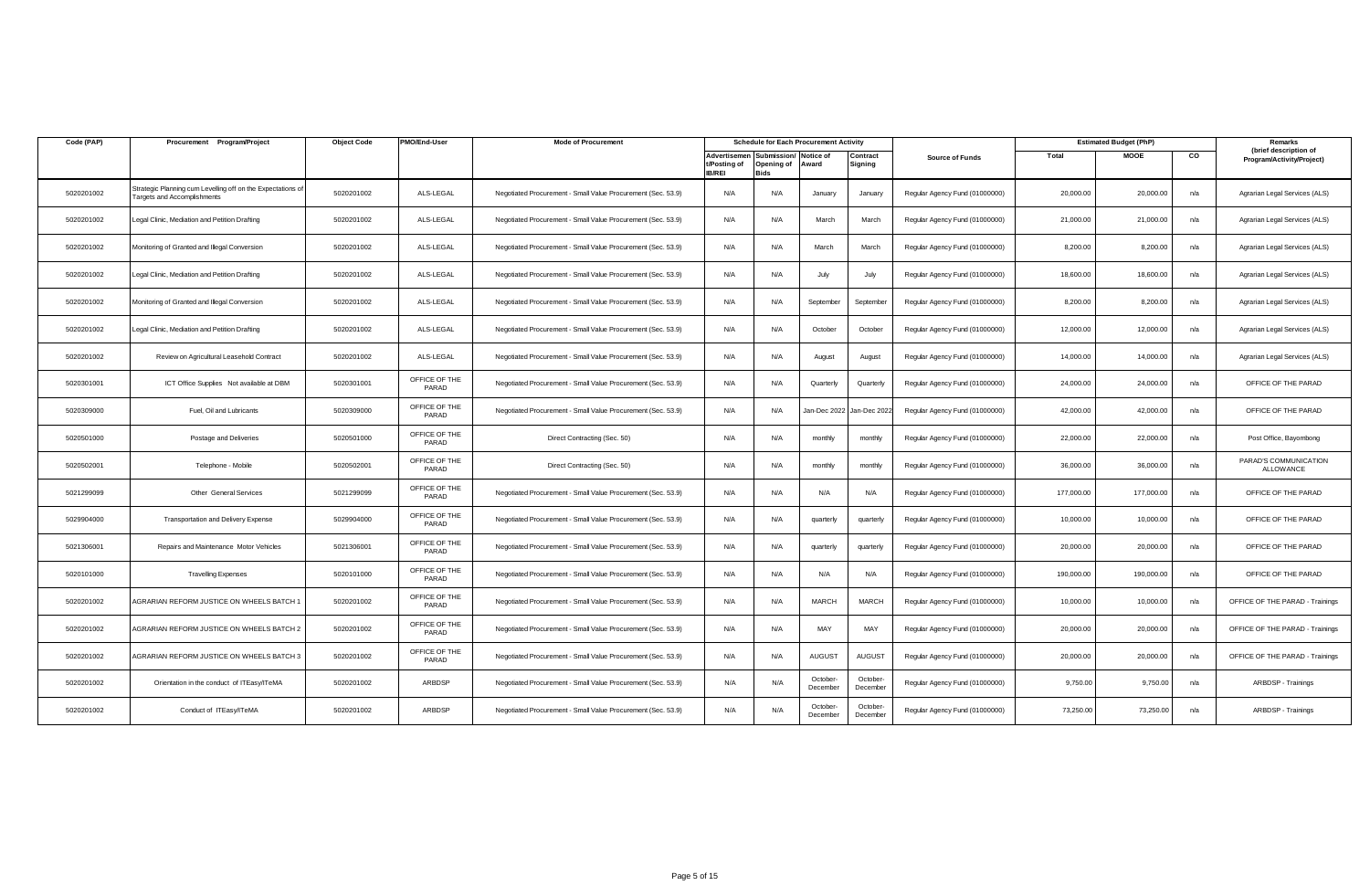| Code (PAP) | Procurement Program/Project                                                                                                                                                                                                                                                                                                                                                                                                                                                                                                                                                                                                                                                                                                                                 | <b>Object Code</b> | PMO/End-User | <b>Mode of Procurement</b>                                   |                               |                                                                       | <b>Schedule for Each Procurement Activity</b> |                     |                                |            | <b>Estimated Budget (PhP)</b> |     | Remarks                                            |
|------------|-------------------------------------------------------------------------------------------------------------------------------------------------------------------------------------------------------------------------------------------------------------------------------------------------------------------------------------------------------------------------------------------------------------------------------------------------------------------------------------------------------------------------------------------------------------------------------------------------------------------------------------------------------------------------------------------------------------------------------------------------------------|--------------------|--------------|--------------------------------------------------------------|-------------------------------|-----------------------------------------------------------------------|-----------------------------------------------|---------------------|--------------------------------|------------|-------------------------------|-----|----------------------------------------------------|
|            |                                                                                                                                                                                                                                                                                                                                                                                                                                                                                                                                                                                                                                                                                                                                                             |                    |              |                                                              | t/Posting of<br><b>IB/REI</b> | Advertisemen Submission/ Notice of<br>Opening of Award<br><b>Bids</b> |                                               | Contract<br>Signing | <b>Source of Funds</b>         | Total      | <b>MOOE</b>                   | CO  | (brief description of<br>Program/Activity/Project) |
| 5020201002 | Sustainability Monitoring &Education of Completed &<br>turned over Foreign assisted projects (FAPS) CPB<br>Projects                                                                                                                                                                                                                                                                                                                                                                                                                                                                                                                                                                                                                                         | 5020201002         | ARBDSP       | Negotiated Procurement - Small Value Procurement (Sec. 53.9) | N/A                           | N/A                                                                   | July-Sept                                     | July-Sept           | Regular Agency Fund (01000000) | 29,000.00  | 29,000.00                     | n/a | ARBDSP - Trainings                                 |
| 5020201002 | PPBDD 2021 Planning Assessment & Catch up Planning:<br>1. Planning Workshop cum firming up the<br>distribution/downloading of targets<br>2. Monthly Assessment February and Catch up Planning<br>3. Monthly Assessment March and Catch up Planning<br>4. Monthly Assessment April and Catch up Planning<br>5. Monthly Assessment May and Catch up Planning<br>6. Monthly Assessment June and Catch up Planning<br>7. Monthly Assessment July and Catch up Planning<br>8. Monthly Assessment August and Catch up Planning<br>3. Monthly Assessment September and Catch up Planning<br>10. Monthly Assessment October and Catch up Planning<br>11. Monthly Assessment November and Catch up Planning<br>12. Monthly Assessment December and Catch up Planning | 5020201002         | ARBDSP       | Negotiated Procurement - Small Value Procurement (Sec. 53.9) | N/A                           | N/A                                                                   | Jan.-Dec.                                     | Jan.-Dec.           | Regular Agency Fund (01000000) | 110,000.00 | 110,000.00                    | n/a | ARBDSP - Trainings                                 |
| 5020201002 | Preparation of Strategic Development Plan & Action Plan                                                                                                                                                                                                                                                                                                                                                                                                                                                                                                                                                                                                                                                                                                     | 5020201002         | ARBDSP       | Negotiated Procurement - Small Value Procurement (Sec. 53.9) | N/A                           | N/A                                                                   | March                                         | March               | Regular Agency Fund (01000000) | 6,200.00   | 6,200.00                      | n/a | ARBDSP - Trainings                                 |
| 5020201002 | Enhancement of Vission, Mission, Goals and Objectives                                                                                                                                                                                                                                                                                                                                                                                                                                                                                                                                                                                                                                                                                                       | 5020201002         | ARBDSP       | Negotiated Procurement - Small Value Procurement (Sec. 53.9) | N/A                           | N/A                                                                   | March                                         | March               | Regular Agency Fund (01000000) | 5,000.00   | 5,000.00                      | n/a | ARBDSP - Trainings                                 |
| 5020201002 | Pre-Registration Seminar                                                                                                                                                                                                                                                                                                                                                                                                                                                                                                                                                                                                                                                                                                                                    | 5020201002         | ARBDSP       | Negotiated Procurement - Small Value Procurement (Sec. 53.9) | N/A                           | N/A                                                                   | May                                           | May                 | Regular Agency Fund (01000000) | 5,000.00   | 5,000.00                      | n/a | ARBDSP - Trainings                                 |
| 5020201002 | Cooperative Governance and Management Training                                                                                                                                                                                                                                                                                                                                                                                                                                                                                                                                                                                                                                                                                                              | 5020201002         | ARBDSP       | Negotiated Procurement - Small Value Procurement (Sec. 53.9) | N/A                           | N/A                                                                   | June                                          | June                | Regular Agency Fund (01000000) | 5,000.00   | 5,000.00                      | n/a | ARBDSP - Trainings                                 |
| 5020201002 | Seminar on Fundamentals of Cooperative                                                                                                                                                                                                                                                                                                                                                                                                                                                                                                                                                                                                                                                                                                                      | 5020201002         | ARBDSP       | Negotiated Procurement - Small Value Procurement (Sec. 53.9) | N/A                           | N/A                                                                   | July                                          | July                | Regular Agency Fund (01000000) | 5,000.00   | 5,000.00                      | n/a | ARBDSP - Trainings                                 |
| 5020201002 | <b>Green Manuring Training</b>                                                                                                                                                                                                                                                                                                                                                                                                                                                                                                                                                                                                                                                                                                                              | 5020201002         | ARBDSP       | Negotiated Procurement - Small Value Procurement (Sec. 53.9) | N/A                           | N/A                                                                   | April                                         | April               | Regular Agency Fund (01000000) | 5,000.00   | 5,000.00                      | n/a | ARBDSP - Trainings                                 |
| 5020201002 | Training Programs on Good Agricultural Practices (GAP)                                                                                                                                                                                                                                                                                                                                                                                                                                                                                                                                                                                                                                                                                                      | 5020201002         | ARBDSP       | Negotiated Procurement - Small Value Procurement (Sec. 53.9) | N/A                           | N/A                                                                   | March                                         | March               | Regular Agency Fund (01000000) | 5,000.00   | 5,000.00                      | n/a | ARBDSP - Trainings                                 |
| 5020201002 | Keeping Farm Business Record                                                                                                                                                                                                                                                                                                                                                                                                                                                                                                                                                                                                                                                                                                                                | 5020201002         | ARBDSP       | Negotiated Procurement - Small Value Procurement (Sec. 53.9) | N/A                           | N/A                                                                   | April                                         | April               | Regular Agency Fund (01000000) | 5,000.00   | 5,000.00                      | n/a | ARBDSP - Trainings                                 |
| 5020201002 | Organic Agriculture Training                                                                                                                                                                                                                                                                                                                                                                                                                                                                                                                                                                                                                                                                                                                                | 5020201002         | ARBDSP       | Negotiated Procurement - Small Value Procurement (Sec. 53.9) | N/A                           | N/A                                                                   | May                                           | May                 | Regular Agency Fund (01000000) | 5,000.00   | 5,000.00                      | n/a | ARBDSP - Trainings                                 |
| 5020201002 | Coahing and Mentoring on the Enhancement of Policy<br>System and Procedure                                                                                                                                                                                                                                                                                                                                                                                                                                                                                                                                                                                                                                                                                  | 5020201002         | ARBDSP       | Negotiated Procurement - Small Value Procurement (Sec. 53.9) | N/A                           | N/A                                                                   | March                                         | March               | Regular Agency Fund (01000000) | 5,000.00   | 5,000.00                      | n/a | ARBDSP - Trainings                                 |
| 5020201002 | Mushroom Production Training                                                                                                                                                                                                                                                                                                                                                                                                                                                                                                                                                                                                                                                                                                                                | 5020201002         | ARBDSP       | Negotiated Procurement - Small Value Procurement (Sec. 53.9) | N/A                           | N/A                                                                   | August                                        | August              | Regular Agency Fund (01000000) | 5,000.00   | 5,000.00                      | n/a | ARBDSP - Trainings                                 |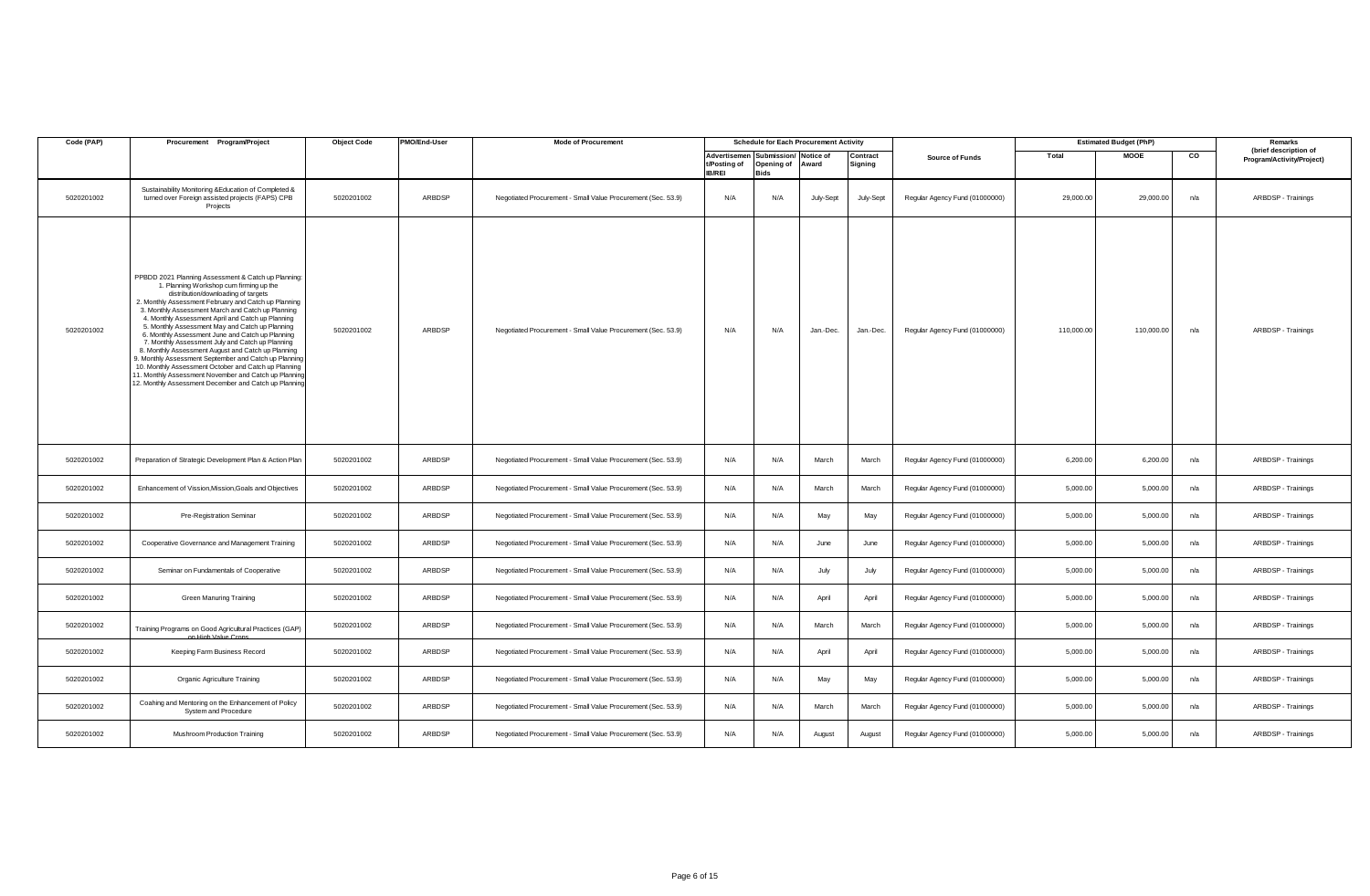| Code (PAP) | Procurement Program/Project                                                                                                 | <b>Object Code</b> | PMO/End-User | <b>Mode of Procurement</b>                                   |                                               |                                   | <b>Schedule for Each Procurement Activity</b> |                           |                                |          | <b>Estimated Budget (PhP)</b> |     | Remarks                                            |
|------------|-----------------------------------------------------------------------------------------------------------------------------|--------------------|--------------|--------------------------------------------------------------|-----------------------------------------------|-----------------------------------|-----------------------------------------------|---------------------------|--------------------------------|----------|-------------------------------|-----|----------------------------------------------------|
|            |                                                                                                                             |                    |              |                                                              | Advertisemen<br>t/Posting of<br><b>IB/REI</b> | Submission/<br>Opening of<br>Bids | Notice of<br>Award                            | <b>Contract</b><br>igning | <b>Source of Funds</b>         | Total    | <b>MOOE</b>                   | CO  | (brief description of<br>Program/Activity/Project) |
| 5020201002 | Training on Records Keeping and Management                                                                                  | 5020201002         | ARBDSP       | Negotiated Procurement - Small Value Procurement (Sec. 53.9) | N/A                                           | N/A                               | June                                          | June                      | Regular Agency Fund (01000000) | 5,000.00 | 5,000.00                      | n/a | ARBDSP - Trainings                                 |
| 5020201002 | Review and updating on the policy sytem                                                                                     | 5020201002         | ARBDSP       | Negotiated Procurement - Small Value Procurement (Sec. 53.9) | N/A                                           | N/A                               | June                                          | June                      | Regular Agency Fund (01000000) | 5,000.00 | 5,000.00                      | n/a | ARBDSP - Trainings                                 |
| 5020201002 | Entrepreneurial and Business Training for Rice Wine                                                                         | 5020201002         | ARBDSP       | Negotiated Procurement - Small Value Procurement (Sec. 53.9) | N/A                                           | N/A                               | July                                          | July                      | Regular Agency Fund (01000000) | 5,000.00 | 5,000.00                      | n/a | ARBDSP - Trainings                                 |
| 5020201002 | Re-Orientation of Duties and Functions of Officers                                                                          | 5020201002         | ARBDSP       | Negotiated Procurement - Small Value Procurement (Sec. 53.9) | N/A                                           | N/A                               | July                                          | July                      | Regular Agency Fund (01000000) | 5,000.00 | 5,000.00                      | n/a | ARBDSP - Trainings                                 |
| 5020201002 | <b>Basic Computer Literacy Training</b>                                                                                     | 5020201002         | ARBDSP       | Negotiated Procurement - Small Value Procurement (Sec. 53.9) | N/A                                           | N/A                               | August                                        | August                    | Regular Agency Fund (01000000) | 5,000.00 | 5,000.00                      | n/a | ARBDSP - Trainings                                 |
| 5020201002 | GAP on Rice                                                                                                                 | 5020201002         | ARBDSP       | Negotiated Procurement - Small Value Procurement (Sec. 53.9) | N/A                                           | N/A                               | April                                         | April                     | Regular Agency Fund (01000000) | 5,000.00 | 5,000.00                      | n/a | ARBDSP - Trainings                                 |
| 5020201002 | Values and Leadership Training                                                                                              | 5020201002         | ARBDSP       | Negotiated Procurement - Small Value Procurement (Sec. 53.9) | N/A                                           | N/A                               | May                                           | May                       | Regular Agency Fund (01000000) | 5,000.00 | 5,000.00                      | n/a | ARBDSP - Trainings                                 |
| 5020201002 | Training on Records keeping and Records Management                                                                          | 5020201002         | ARBDSP       | Negotiated Procurement - Small Value Procurement (Sec. 53.9) | N/A                                           | N/A                               | May                                           | May                       | Regular Agency Fund (01000000) | 5,000.00 | 5,000.00                      | n/a | ARBDSP - Trainings                                 |
| 5020201002 | Farm Plan and Budget                                                                                                        | 5020201002         | ARBDSP       | Negotiated Procurement - Small Value Procurement (Sec. 53.9) | N/A                                           | N/A                               | September                                     | September                 | Regular Agency Fund (01000000) | 5,000.0  | 5,000.00                      | n/a | ARBDSP - Trainings                                 |
| 5020201002 | Training on Records keeping and Management                                                                                  | 5020201002         | ARBDSP       | Negotiated Procurement - Small Value Procurement (Sec. 53.9) | N/A                                           | N/A                               | April                                         | April                     | Regular Agency Fund (01000000) | 5,000.00 | 5,000.00                      | n/a | ARBDSP - Trainings                                 |
| 5020201002 | Trainings on the Strategies of Group Marketing and<br>Buying                                                                | 5020201002         | ARBDSP       | Negotiated Procurement - Small Value Procurement (Sec. 53.9) | N/A                                           | N/A                               | August                                        | August                    | Regular Agency Fund (01000000) | 5,000.00 | 5,000.00                      | n/a | ARBDSP - Trainings                                 |
| 5020201002 | <b>Conflict Management Training</b>                                                                                         | 5020201002         | ARBDSP       | Negotiated Procurement - Small Value Procurement (Sec. 53.9) | N/A                                           | N/A                               | June                                          | June                      | Regular Agency Fund (01000000) | 5,000.00 | 5,000.00                      | n/a | ARBDSP - Trainings                                 |
| 5020201002 | Coaching and Mentoring on Farm Machinery Financial<br>Statement                                                             | 5020201002         | ARBDSP       | Negotiated Procurement - Small Value Procurement (Sec. 53.9) | N/A                                           | N/A                               | July                                          | July                      | Regular Agency Fund (01000000) | 5,000.00 | 5,000.00                      | n/a | ARBDSP - Trainings                                 |
| 5020201002 | Updating of Strategic Development Plan for Manyal<br><b>Irrigators Association</b>                                          | 5020201002         | ARBDSP       | Negotiated Procurement - Small Value Procurement (Sec. 53.9) | N/A                                           | N/A                               | April-June                                    | April-June                | Regular Agency Fund (01000000) | 5,000.00 | 5,000.00                      | n/a | ARBDSP - Trainings                                 |
| 5020201002 | Training on Soil Conservation & Organic Farming for<br>Manyal Irrigators Association                                        | 5020201002         | ARBDSP       | Negotiated Procurement - Small Value Procurement (Sec. 53.9) | N/A                                           | N/A                               | April-June                                    | April-June                | Regular Agency Fund (01000000) | 5,000.00 | 5,000.00                      | n/a | ARBDSP - Trainings                                 |
| 5020201002 | Farm Plan & Budgeting for Manyal Irrigators Association                                                                     | 5020201002         | ARBDSP       | Negotiated Procurement - Small Value Procurement (Sec. 53.9) | N/A                                           | N/A                               | July-Sept                                     | July-Sept                 | Regular Agency Fund (01000000) | 5,000.00 | 5,000.00                      | n/a | ARBDSP - Trainings                                 |
| 5020201002 | Updating of Strategic Development Plan for MADELMA<br><b>Irrigators Association</b>                                         | 5020201002         | ARBDSP       | Negotiated Procurement - Small Value Procurement (Sec. 53.9) | N/A                                           | N/A                               | April-June                                    | April-June                | Regular Agency Fund (01000000) | 5,000.00 | 5,000.00                      | n/a | ARBDSP - Trainings                                 |
| 5020201002 | Training on Soil Conservation & Organic Farming for<br><b>MADELMA Irrigators Association</b>                                | 5020201002         | ARBDSP       | Negotiated Procurement - Small Value Procurement (Sec. 53.9) | N/A                                           | N/A                               | April-June                                    | April-June                | Regular Agency Fund (01000000) | 5,000.00 | 5,000.00                      | n/a | ARBDSP - Trainings                                 |
| 5020201002 | Farm Plan & Budgeting for MADELMA Irrigators<br>Association                                                                 | 5020201002         | ARBDSP       | Negotiated Procurement - Small Value Procurement (Sec. 53.9) | N/A                                           | N/A                               | July-Sept                                     | July-Sept                 | Regular Agency Fund (01000000) | 5,000.00 | 5,000.00                      | n/a | ARBDSP - Trainings                                 |
| 5020201002 | Updating of Strategic Development Plan for Alfonso<br>Castaneda Dragon Fruit Growers and Developers<br>Association          | 5020201002         | ARBDSP       | Negotiated Procurement - Small Value Procurement (Sec. 53.9) | N/A                                           | N/A                               | April-June                                    | April-June                | Regular Agency Fund (01000000) | 5,000.00 | 5,000.00                      | n/a | ARBDSP - Trainings                                 |
| 5020201002 | Training on Soil Conservation & Organic Farming for<br>Alfonso Castaneda Dragon Fruit Growers and Developers<br>Association | 5020201002         | ARBDSP       | Negotiated Procurement - Small Value Procurement (Sec. 53.9) | N/A                                           | N/A                               | April-June                                    | April-June                | Regular Agency Fund (01000000) | 5,000.00 | 5,000.00                      | n/a | ARBDSP - Trainings                                 |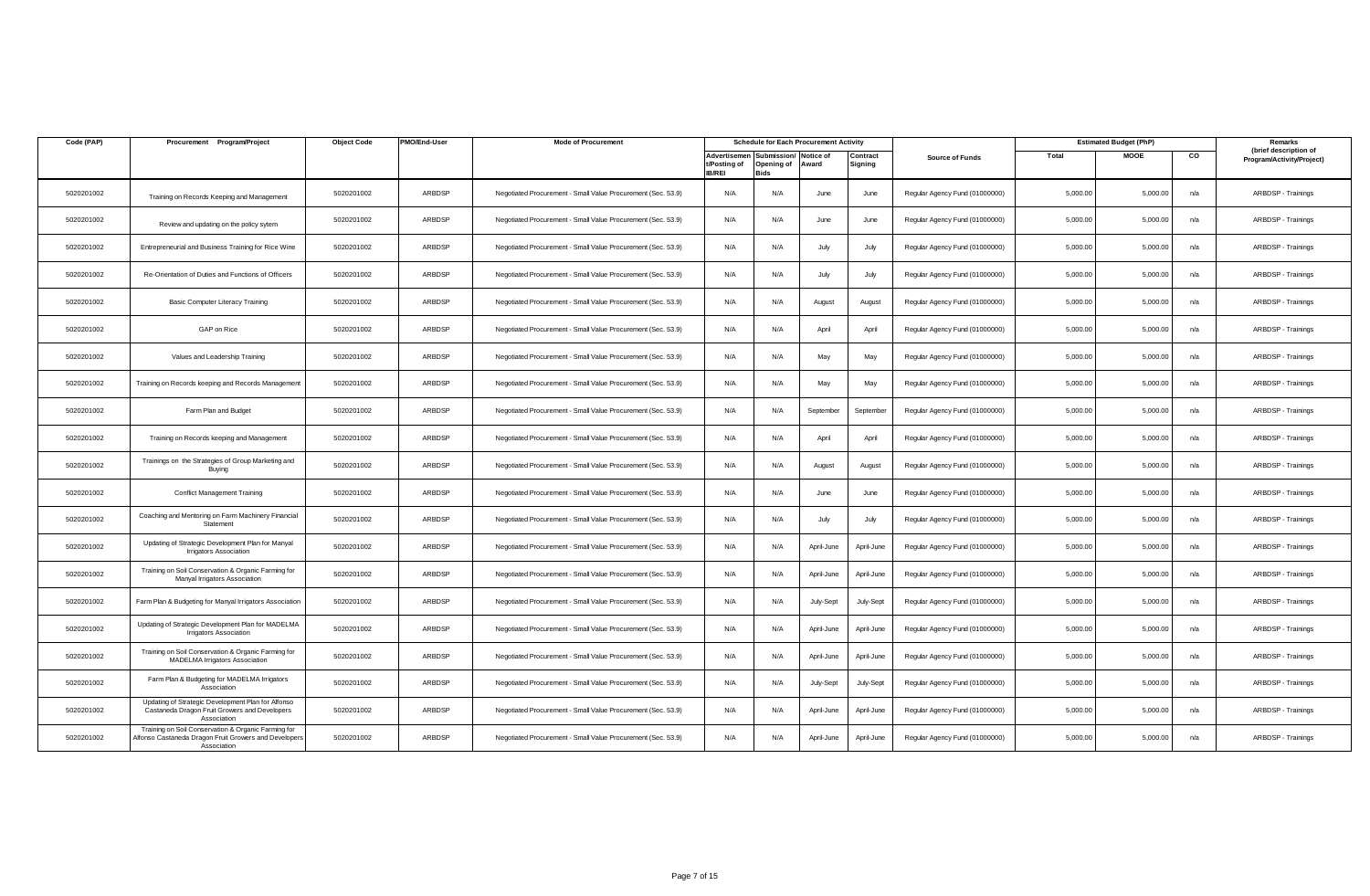| Code (PAP) | Procurement Program/Project                                                                               | <b>Object Code</b> | PMO/End-User | <b>Mode of Procurement</b>                                   |                                               |                                             | <b>Schedule for Each Procurement Activity</b> |                     |                                |           | <b>Estimated Budget (PhP)</b> |     | Remarks                                            |
|------------|-----------------------------------------------------------------------------------------------------------|--------------------|--------------|--------------------------------------------------------------|-----------------------------------------------|---------------------------------------------|-----------------------------------------------|---------------------|--------------------------------|-----------|-------------------------------|-----|----------------------------------------------------|
|            |                                                                                                           |                    |              |                                                              | Advertisemen<br>t/Posting of<br><b>IB/REI</b> | Submission/ Notice of<br>Opening of<br>Rids | Award                                         | Contract<br>Signing | <b>Source of Funds</b>         | Total     | <b>MOOE</b>                   | CO  | (brief description of<br>Program/Activity/Project) |
| 5020201002 | Review, Update & Enhancement of PSP for I-wak<br>Ancestral Domain Development Association                 | 5020201002         | ARBDSP       | Negotiated Procurement - Small Value Procurement (Sec. 53.9) | N/A                                           | N/A                                         | April-June                                    | April-June          | Regular Agency Fund (01000000) | 5,000.00  | 5.000.00                      | n/a | ARBDSP - Trainings                                 |
| 5020201002 | Coaching and Mentoring on Simple Bookkeeping for I-wak<br>Ancestral Domain Development Association        | 5020201002         | ARBDSP       | Negotiated Procurement - Small Value Procurement (Sec. 53.9) | N/A                                           | N/A                                         | April-June                                    | April-June          | Regular Agency Fund (01000000) | 5,000.00  | 5.000.00                      | n/a | ARBDSP - Trainings                                 |
| 5020201002 | <b>Green Manuring for I-wak Ancestral Domain Development</b><br>Association                               | 5020201002         | ARBDSP       | Negotiated Procurement - Small Value Procurement (Sec. 53.9) | N/A                                           | N/A                                         | April-June                                    | April-June          | Regular Agency Fund (01000000) | 5,000.00  | 5,000.00                      | n/a | ARBDSP - Trainings                                 |
| 5020201002 | Simple Bookkeeping (Phase I Phase II) for Villaros Upland<br><b>Farmers Association</b>                   | 5020201002         | ARBDSP       | Negotiated Procurement - Small Value Procurement (Sec. 53.9) | N/A                                           | N/A                                         | January-Marcl                                 | January-<br>March   | Regular Agency Fund (01000000) | 5,000.00  | 5,000.00                      | n/a | ARBDSP - Trainings                                 |
| 5020201002 | Good Agricultural Practice for San Juan Rural Waterworks<br>Association, Inc.,                            | 5020201002         | ARBDSP       | Negotiated Procurement - Small Value Procurement (Sec. 53.9) | N/A                                           | N/A                                         | January-Marcl                                 | January-<br>March   | Regular Agency Fund (01000000) | 5,000.00  | 5,000.00                      | n/a | ARBDSP - Trainings                                 |
| 5020201002 | Good Agricultural Practice for Commonal Waterwork &<br>Sanitation Association                             | 5020201002         | ARBDSP       | Negotiated Procurement - Small Value Procurement (Sec. 53.9) | N/A                                           | N/A                                         | January-Marcl                                 | January-<br>March   | Regular Agency Fund (01000000) | 5,000.00  | 5,000.00                      | n/a | ARBDSP - Trainings                                 |
| 5020201002 | Good Agricultural Practice for Balangon Growers<br>Association in Curifang                                | 5020201002         | ARBDSP       | Negotiated Procurement - Small Value Procurement (Sec. 53.9) | N/A                                           | N/A                                         | April-June                                    | April-June          | Regular Agency Fund (01000000) | 5,000.00  | 5,000.00                      | n/a | ARBDSP - Trainings                                 |
| 5020201002 | Enhancement in The Production of Vermie Fertilizer for<br>Balangon Growers Association in Curifang        | 5020201002         | ARBDSP       | Negotiated Procurement - Small Value Procurement (Sec. 53.9) | N/A                                           | N/A                                         | April-June                                    | April-June          | Regular Agency Fund (01000000) | 5,000.00  | 5,000.00                      | n/a | ARBDSP - Trainings                                 |
| 5020201002 | Banana Balangon Variety Technology Training for<br>Balangon Growers Association in Curifang               | 5020201002         | ARBDSP       | Negotiated Procurement - Small Value Procurement (Sec. 53.9) | N/A                                           | N/A                                         | April-June                                    | April-June          | Regular Agency Fund (01000000) | 5,000.00  | 5,000.00                      | n/a | ARBDSP - Trainings                                 |
| 5020201002 | Organizational Development Training for Commonal<br>Waterwork & Sanitation Association                    | 5020201002         | ARBDSP       | Negotiated Procurement - Small Value Procurement (Sec. 53.9) | N/A                                           | N/A                                         | July-Sept                                     | July-Sept           | Regular Agency Fund (01000000) | 5,000.00  | 5,000.00                      | n/a | ARBDSP - Trainings                                 |
| 5020201002 | Coaching and menthoring on Financial Statement<br>preparation for Bangaan Rural Workers Association, Inc. | 5020201002         | ARBDSP       | Negotiated Procurement - Small Value Procurement (Sec. 53.9) | N/A                                           | N/A                                         | July-Sept                                     | July-Sept           | Regular Agency Fund (01000000) | 5,000.00  | 5,000.00                      | n/a | ARBDSP - Trainings                                 |
| 5020201002 | Good Agricultural Practice for Samahang Magsasaka ng<br>Palayan Bayan                                     | 5020201002         | ARBDSP       | Negotiated Procurement - Small Value Procurement (Sec. 53.9) | N/A                                           | N/A                                         | July-Sept                                     | July-Sept           | Regular Agency Fund (01000000) | 5,000.00  | 5,000.00                      | n/a | ARBDSP - Trainings                                 |
| 5020201002 | Coaching and mentoring on Policy Formulation for<br>Samahang Magsasaka ng Palayan Bayan                   | 5020201002         | ARBDSP       | Negotiated Procurement - Small Value Procurement (Sec. 53.9) | N/A                                           | N/A                                         | July-Sept                                     | July-Sept           | Regular Agency Fund (01000000) | 6,000.00  | 6,000.00                      | n/a | ARBDSP - Trainings                                 |
| 5020201002 | <b>Disaster Risk Reduction Training</b>                                                                   | 5020201002         | ARBDSP       | Negotiated Procurement - Small Value Procurement (Sec. 53.9) | N/A                                           | N/A                                         | April-June                                    | April-June          | Regular Agency Fund (01000000) | 6,000.00  | 6,000.00                      | n/a | ARBDSP - Trainings                                 |
| 5020201002 | Coaching and mentoring on Policy Formulation for San<br>Juan Rural Waterworks Association, Inc.           | 5020201002         | ARBDSP       | Negotiated Procurement - Small Value Procurement (Sec. 53.9) | N/A                                           | N/A                                         | July-Sept                                     | July-Sept           | Regular Agency Fund (01000000) | 6,000.00  | 6,000.00                      | n/a | ARBDSP - Trainings                                 |
| 5020201002 | Enhancement in the application of Simple Bookkeeping for<br>Bangaan Rural Workers Association, Inc.       | 5020201002         | ARBDSP       | Negotiated Procurement - Small Value Procurement (Sec. 53.9) | N/A                                           | N/A                                         | Oct-Dec                                       | Oct-Dec             | Regular Agency Fund (01000000) | 12,000.00 | 12,000.00                     | n/a | ARBDSP - Trainings                                 |
| 5020201002 | Project Assessment Cum Action Planning for Dur-as<br>Agriculture Cooperative                              | 5020201002         | ARBDSP       | Negotiated Procurement - Small Value Procurement (Sec. 53.9) | N/A                                           | N/A                                         | March                                         | March               | Regular Agency Fund (01000000) | 10,000.00 | 10,000.00                     | n/a | ARBDSP - Trainings                                 |
| 5020201002 | Policy Making Part I for Dur-as Agriculture Cooperative                                                   | 5020201002         | ARBDSP       | Negotiated Procurement - Small Value Procurement (Sec. 53.9) | N/A                                           | N/A                                         | May                                           | May                 | Regular Agency Fund (01000000) | 10,000.00 | 10,000.00                     | n/a | ARBDSP - Trainings                                 |
| 5020201002 | Policy Making Part II for Dur-as Agriculture Cooperative                                                  | 5020201002         | ARBDSP       | Negotiated Procurement - Small Value Procurement (Sec. 53.9) | N/A                                           | N/A                                         | July                                          | July                | Regular Agency Fund (01000000) | 10,000.00 | 10,000.0                      | n/a | ARBDSP - Trainings                                 |
| 5020201002 | Credit Management & Collection Strategy Training for Dur-<br>as Agriculture Cooperative                   | 5020201002         | ARBDSP       | Negotiated Procurement - Small Value Procurement (Sec. 53.9) | N/A                                           | N/A                                         | April                                         | April               | Regular Agency Fund (01000000) | 10,000.00 | 10,000.00                     | n/a | ARBDSP - Trainings                                 |
| 5020201002 | Project Assessment Cum Action Planning for Marvelous<br>Womens-Kalipi Association Inc.                    | 5020201002         | ARBDSP       | Negotiated Procurement - Small Value Procurement (Sec. 53.9) | N/A                                           | N/A                                         | March                                         | March               | Regular Agency Fund (01000000) | 10,000.00 | 10.000.00                     | n/a | ARBDSP - Trainings                                 |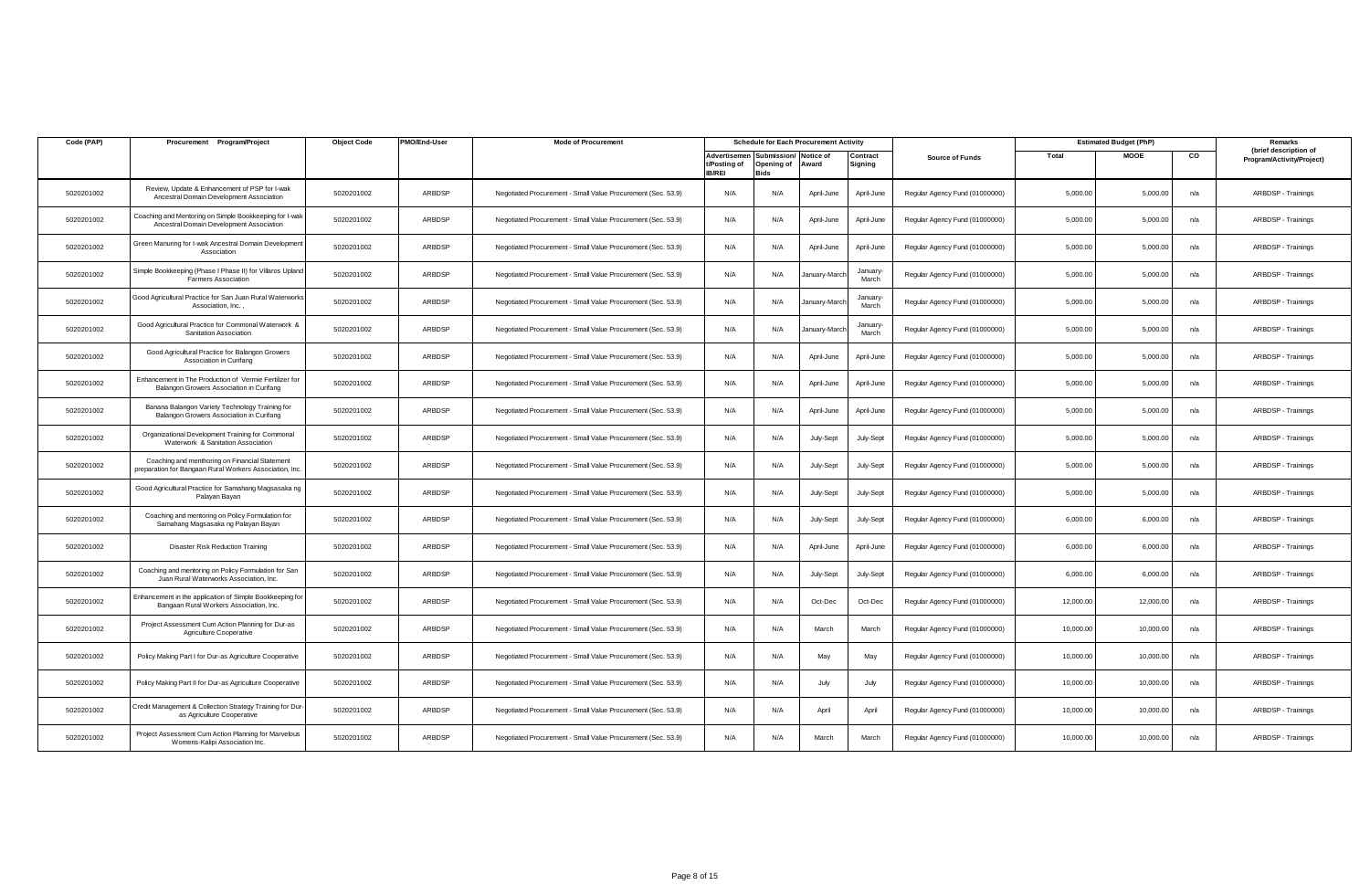| Code (PAP) | Procurement Program/Project                                                                                                    | <b>Object Code</b> | PMO/End-User | <b>Mode of Procurement</b>                                   |                               | <b>Schedule for Each Procurement Activity</b>         |                    |                     |                                |           | <b>Estimated Budget (PhP)</b> |     | Remarks                                            |
|------------|--------------------------------------------------------------------------------------------------------------------------------|--------------------|--------------|--------------------------------------------------------------|-------------------------------|-------------------------------------------------------|--------------------|---------------------|--------------------------------|-----------|-------------------------------|-----|----------------------------------------------------|
|            |                                                                                                                                |                    |              |                                                              | t/Posting of<br><b>IB/REI</b> | Advertisemen Submission/<br>Opening of<br><b>Bids</b> | Notice of<br>Award | Contract<br>Signing | <b>Source of Funds</b>         | Total     | <b>MOOE</b>                   | CO  | (brief description of<br>Program/Activity/Project) |
| 5020201002 | Policy Making for Marvelous Womens-Kalipi Association<br>Inc.                                                                  | 5020201002         | ARBDSP       | Negotiated Procurement - Small Value Procurement (Sec. 53.9) | N/A                           | N/A                                                   | May                | May                 | Regular Agency Fund (01000000) | 10,000.00 | 10,000.00                     | n/a | ARBDSP - Trainings                                 |
| 5020201002 | Credit Management & Collection Strategy Training for<br>Marvelous Womens-Kalipi Association Inc.                               | 5020201002         | ARBDSP       | Negotiated Procurement - Small Value Procurement (Sec. 53.9) | N/A                           | N/A                                                   | April              | April               | Regular Agency Fund (01000000) | 6,650.00  | 6,650.00                      | n/a | ARBDSP - Trainings                                 |
| 5020201002 | Evaluation on Action Plan for Marvelous Womens-Kalipi<br>Association Inc.                                                      | 5020201002         | ARBDSP       | Negotiated Procurement - Small Value Procurement (Sec. 53.9) | N/A                           | N/A                                                   | August             | August              | Regular Agency Fund (01000000) | 6,650.00  | 6,650.00                      | n/a | ARBDSP - Trainings                                 |
| 5020201002 | Project Assessment Cum Action Planning (Lending) for<br>Kababaihang Magsasaka Auto-Savings Association                         | 5020201002         | ARBDSP       | Negotiated Procurement - Small Value Procurement (Sec. 53.9) | N/A                           | N/A                                                   | May                | May                 | Regular Agency Fund (01000000) | 10,000.00 | 10,000.00                     | n/a | ARBDSP - Trainings                                 |
| 5020201002 | Credit Management & Collection Strategy Training for<br>Kababaihang Magsasaka Auto-Savings Association                         | 5020201002         | ARBDSP       | Negotiated Procurement - Small Value Procurement (Sec. 53.9) | N/A                           | N/A                                                   | July               | July                | Regular Agency Fund (01000000) | 9,940.00  | 9.940.00                      | n/a | ARBDSP - Trainings                                 |
| 5020201002 | Training on Farm Plan and Budgeting for San Francisco<br>Banganan Darapidap IA                                                 | 5020201002         | ARBDSP       | Negotiated Procurement - Small Value Procurement (Sec. 53.9) | N/A                           | N/A                                                   | March 2022         | March 2022          | Regular Agency Fund (01000000) | 12,000.00 | 12,000.00                     | n/a | ARBDSP - Trainings                                 |
| 5020201002 | Training on Enterprise Development for San Francisco<br>Banganan Darapidap IA                                                  | 5020201002         | ARBDSP       | Negotiated Procurement - Small Value Procurement (Sec. 53.9) | N/A                           | N/A                                                   | April 2022         | April 2022          | Regular Agency Fund (01000000) | 12,000.00 | 12,000.00                     | n/a | ARBDSP - Trainings                                 |
| 5020201002 | Training on Farm business records for San Francisco<br>Banganan Darapidap IA                                                   | 5020201002         | ARBDSP       | Negotiated Procurement - Small Value Procurement (Sec. 53.9) | N/A                           | N/A                                                   | May 2022           | May 2022            | Regular Agency Fund (01000000) | 10,260.00 | 10,260.00                     | n/a | ARBDSP - Trainings                                 |
| 5020201002 | Training on Enterprise Development for Darapidap ASG                                                                           | 5020201002         | ARBDSP       | Negotiated Procurement - Small Value Procurement (Sec. 53.9) | N/A                           | N/A                                                   | <b>July 2022</b>   | <b>July 2022</b>    | Regular Agency Fund (01000000) | 10,000.00 | 10,000.00                     | n/a | ARBDSP - Trainings                                 |
| 5020201002 | Review & enhancement of policy on Irrigation services for<br>Hilander Ilocano Irrigators Ass'n Inc.                            | 5020201002         | ARBDSP       | Negotiated Procurement - Small Value Procurement (Sec. 53.9) | N/A                           | N/A                                                   | March              | March               | Regular Agency Fund (01000000) | 7.000.00  | 7,000.00                      | n/a | ARBDSP - Trainings                                 |
| 5020201002 | Coaching/monitoring on the implementation of GAP for<br>Rice for Hilander Ilocano Irrigators Ass'n Inc.                        | 5020201002         | ARBDSP       | Negotiated Procurement - Small Value Procurement (Sec. 53.9) | N/A                           | N/A                                                   | May                | May                 | Regular Agency Fund (01000000) | 7,000.00  | 7,000.00                      | n/a | ARBDSP - Trainings                                 |
| 5020201002 | Farm plan & Budget for Hilander Ilocano Irrigators Ass'n<br>Inc.                                                               | 5020201002         | ARBDSP       | Negotiated Procurement - Small Value Procurement (Sec. 53.9) | N/A                           | N/A                                                   | October            | October             | Regular Agency Fund (01000000) | 7,000.00  | 7,000.00                      | n/a | ARBDSP - Trainings                                 |
| 5020201002 | Coaching/monitoring & enhancement on fruit wine<br>marketing for MALOI                                                         | 5020201002         | ARBDSP       | Negotiated Procurement - Small Value Procurement (Sec. 53.9) | N/A                           | N/A                                                   | March              | March               | Regular Agency Fund (01000000) | 7,000.00  | 7,000.00                      | n/a | ARBDSP - Trainings                                 |
| 5020201002 | Coaching/mentoring on Bookkeeping for MALOI                                                                                    | 5020201002         | ARBDSP       | Negotiated Procurement - Small Value Procurement (Sec. 53.9) | N/A                           | N/A                                                   | April              | April               | Regular Agency Fund (01000000) | 5,500.00  | 5,500.00                      | n/a | ARBDSP - Trainings                                 |
| 5020201002 | Review & enhancement of MALOI Business plan for<br><b>MALOI</b>                                                                | 5020201002         | ARBDSP       | Negotiated Procurement - Small Value Procurement (Sec. 53.9) | N/A                           | N/A                                                   | October            | October             | Regular Agency Fund (01000000) | 5,500.00  | 5,500.00                      | n/a | ARBDSP - Trainings                                 |
| 5020201002 | Bookkeeping for catarawan                                                                                                      | 5020201002         | ARBDSP       | Negotiated Procurement - Small Value Procurement (Sec. 53.9) | N/A                           | N/A                                                   | March              | March               | Regular Agency Fund (01000000) | 5,500.00  | 5,500.00                      | n/a | ARBDSP - Trainings                                 |
| 5020201002 | Recording for catarawan                                                                                                        | 5020201002         | ARBDSP       | Negotiated Procurement - Small Value Procurement (Sec. 53.9) | N/A                           | N/A                                                   | April              | April               | Regular Agency Fund (01000000) | 5,500.00  | 5,500.00                      | n/a | ARBDSP - Trainings                                 |
| 5020201002 | Coaching/mentoring on the enhancement of policy on<br>membership & farm machinery rentals for catarawan                        | 5020201002         | ARBDSP       | Negotiated Procurement - Small Value Procurement (Sec. 53.9) | N/A                           | N/A                                                   | May                | May                 | Regular Agency Fund (01000000) | 5,500.00  | 5,500.00                      | n/a | ARBDSP - Trainings                                 |
| 5020201002 | Review & enhancement of Business plan for catarawar                                                                            | 5020201002         | ARBDSP       | Negotiated Procurement - Small Value Procurement (Sec. 53.9) | N/A                           | N/A                                                   | August             | August              | Regular Agency Fund (01000000) | 7,600.00  | 7,600.00                      | n/a | ARBDSP - Trainings                                 |
| 5020201002 | Capability enhancement on integrated rice-based<br>production technologies for Caliat Angadanan Irrigators<br>Association Inc. | 5020201002         | ARBDSP       | Negotiated Procurement - Small Value Procurement (Sec. 53.9) | N/A                           | N/A                                                   | May-June           | May-June            | Regular Agency Fund (01000000) | 10,000.00 | 10,000.00                     | n/a | ARBDSP - Trainings                                 |
| 5020201002 | Preparation of Farm Machinery Income Statement for<br>Lumannap Aurora Irrigators Association                                   | 5020201002         | ARBDSP       | Negotiated Procurement - Small Value Procurement (Sec. 53.9) | N/A                           | N/A                                                   | June               | June                | Regular Agency Fund (01000000) | 6,250.00  | 6,250.00                      | n/a | ARBDSP - Trainings                                 |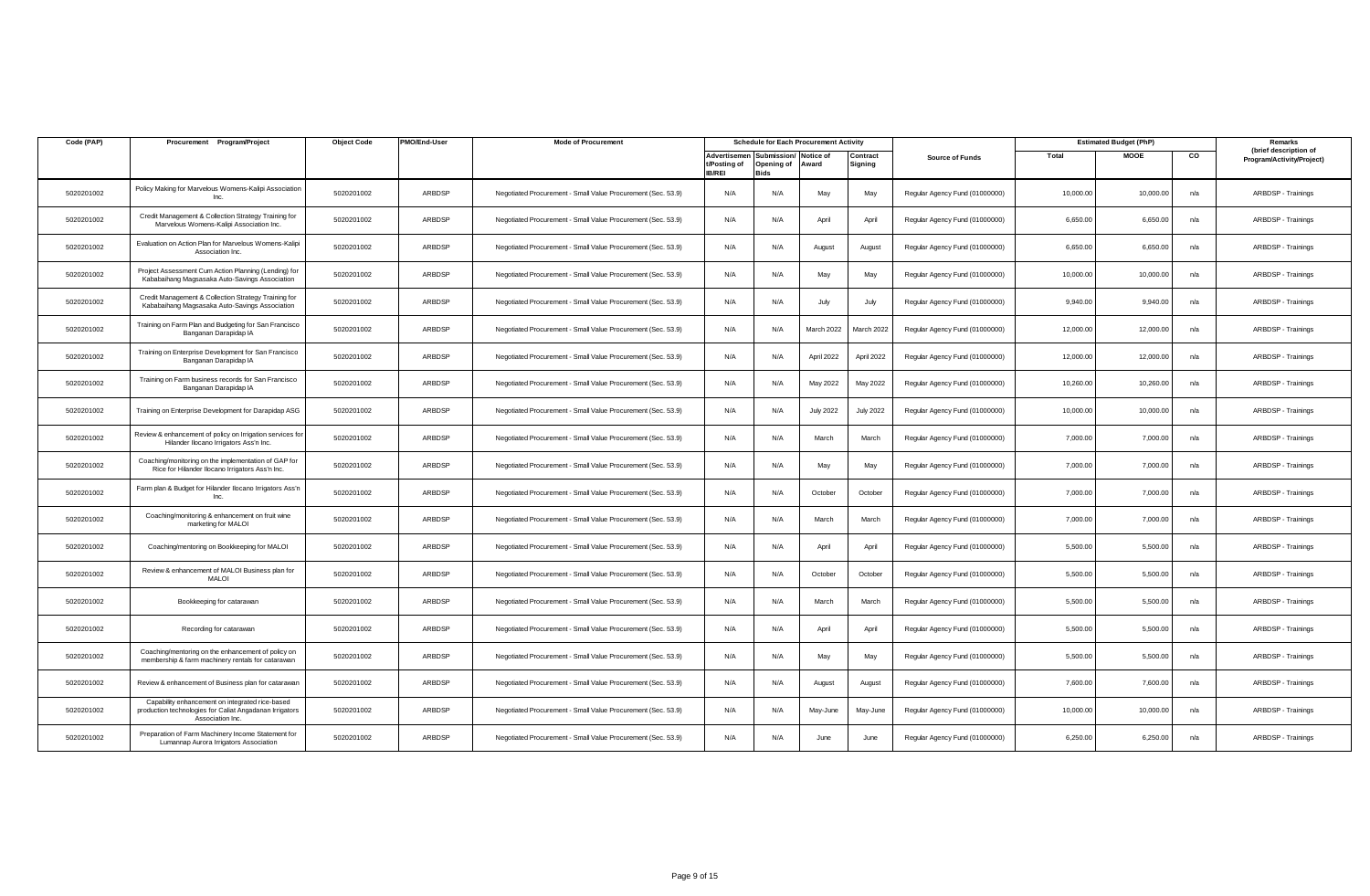| Code (PAP) | Procurement Program/Project                                                                                              | <b>Object Code</b> | PMO/End-User  | <b>Mode of Procurement</b>                                   |                               | <b>Schedule for Each Procurement Activity</b>         |                    |                     |                                |           | <b>Estimated Budget (PhP)</b> |     | Remarks                                            |
|------------|--------------------------------------------------------------------------------------------------------------------------|--------------------|---------------|--------------------------------------------------------------|-------------------------------|-------------------------------------------------------|--------------------|---------------------|--------------------------------|-----------|-------------------------------|-----|----------------------------------------------------|
|            |                                                                                                                          |                    |               |                                                              | t/Posting of<br><b>IB/REI</b> | Advertisemen Submission/<br>Opening of<br><b>Bids</b> | Notice of<br>Award | Contract<br>Signing | <b>Source of Funds</b>         | Total     | <b>MOOE</b>                   | co  | (brief description of<br>Program/Activity/Project) |
| 5020201002 | Review and updating on the policy system for Distributed<br>FMEs for Lumannap Aurora Irrigators Association              | 5020201002         | ARBDSP        | Negotiated Procurement - Small Value Procurement (Sec. 53.9) | N/A                           | N/A                                                   | July               | July                | Regular Agency Fund (01000000) | 4,750.00  | 4,750.00                      | n/a | ARBDSP - Trainings                                 |
| 5020201002 | Capability enhancement on integrated rice-based<br>production technologies for Lumannap Aurora Irrigators<br>Association | 5020201002         | ARBDSP        | Negotiated Procurement - Small Value Procurement (Sec. 53.9) | N/A                           | N/A                                                   | May-June           | May-June            | Regular Agency Fund (01000000) | 10,000.00 | 10,000.00                     | n/a | ARBDSP - Trainings                                 |
| 5020201002 | Farm Occupational Health and Safety Training for Caliat<br>Angadanan Irrigators Association Inc.                         | 5020201002         | ARBDSP        | Negotiated Procurement - Small Value Procurement (Sec. 53.9) | N/A                           | N/A                                                   | October            | October             | Regular Agency Fund (01000000) | 9,000.00  | 9,000.00                      | n/a | ARBDSP - Trainings                                 |
| 5020201002 | Post Harvest Losses Awareness Training for Caliat<br>Angadanan Irrigators Association Inc.                               | 5020201002         | ARBDSP        | Negotiated Procurement - Small Value Procurement (Sec. 53.9) | N/A                           | N/A                                                   | November           | November            | Regular Agency Fund (01000000) | 8,250.00  | 8,250.00                      | n/a | ARBDSP - Trainings                                 |
| 5020201002 | Financial Management Training for Sto. Domingo<br>Agriculture Cooperative                                                | 5020201002         | ARBDSP        | Negotiated Procurement - Small Value Procurement (Sec. 53.9) | N/A                           | N/A                                                   | April              | April               | Regular Agency Fund (01000000) | 7,350.00  | 7,350.00                      | n/a | ARBDSP - Trainings                                 |
| 5020201002 | Business Planning Training for Sto. Domingo Agriculture<br>Cooperative                                                   | 5020201002         | ARBDSP        | Negotiated Procurement - Small Value Procurement (Sec. 53.9) | N/A                           | N/A                                                   | May                | May                 | Regular Agency Fund (01000000) | 9,350.00  | 9,350.00                      | n/a | ARBDSP - Trainings                                 |
| 5020201002 | Philippine Crop Insurance Corporation (PCIC-AIP)<br>Orientation for Sto. Domingo Agriculture Cooperative                 | 5020201002         | ARBDSP        | Negotiated Procurement - Small Value Procurement (Sec. 53.9) | N/A                           | N/A                                                   | July               | July                | Regular Agency Fund (01000000) | 10,000.00 | 10,000.00                     | n/a | ARBDSP - Trainings                                 |
| 5020201002 | Basic Coop Course for Mataddi Farmers Agriculture<br>Cooperative                                                         | 5020201002         | ARBDSP        | Negotiated Procurement - Small Value Procurement (Sec. 53.9) | N/A                           | N/A                                                   | March              | March               | Regular Agency Fund (01000000) | 10,000.00 | 10,000.00                     | n/a | ARBDSP - Trainings                                 |
| 5020201002 | Cooperative Management and Governance for Mataddi<br>Farmers Agriculture Cooperative                                     | 5020201002         | ARBDSP        | Negotiated Procurement - Small Value Procurement (Sec. 53.9) | N/A                           | N/A                                                   | March              | March               | Regular Agency Fund (01000000) | 10,000.00 | 10,000.00                     | n/a | ARBDSP - Trainings                                 |
| 5020201002 | Financial Management for Mataddi Farmers Agriculture<br>Cooperative                                                      | 5020201002         | ARBDSP        | Negotiated Procurement - Small Value Procurement (Sec. 53.9) | N/A                           | N/A                                                   | March              | March               | Regular Agency Fund (01000000) | 10.000.00 | 10,000.00                     | n/a | ARBDSP - Trainings                                 |
| 5020201002 | Conflict Management for Mataddi Farmers Agriculture<br>Cooperative                                                       | 5020201002         | ARBDSP        | Negotiated Procurement - Small Value Procurement (Sec. 53.9) | N/A                           | N/A                                                   | April              | April               | Regular Agency Fund (01000000) | 10,000.00 | 10,000.00                     | n/a | ARBDSP - Trainings                                 |
| 5020201002 | Vegetable Production Training for Mataddi Farmers<br>Agriculture Cooperative                                             | 5020201002         | ARBDSP        | Negotiated Procurement - Small Value Procurement (Sec. 53.9) | N/A                           | N/A                                                   | April              | April               | Regular Agency Fund (01000000) | 10,000.00 | 10,000.00                     | n/a | ARBDSP - Trainings                                 |
| 5020201002 | Good Agricultural Production on Rice for New Tacbao<br>Apayan IA                                                         | 5020201002         | ARBDSP        | Negotiated Procurement - Small Value Procurement (Sec. 53.9) | N/A                           | N/A                                                   | May                | May                 | Regular Agency Fund (01000000) | 9,000.00  | 9,000.00                      | n/a | ARBDSP - Trainings                                 |
| 5020201002 | Leadership Re-orientation Seminar for Guijo Lower<br>Molave                                                              | 5020201002         | ARBDSP        | Negotiated Procurement - Small Value Procurement (Sec. 53.9) | N/A                           | N/A                                                   | May                | May                 | Regular Agency Fund (01000000) | 9,000.00  | 9,000.00                      | n/a | ARBDSP - Trainings                                 |
| 5020201002 | Training on Farm Plan and Budgeting                                                                                      | 5020201002         | ARBDSP        | Negotiated Procurement - Small Value Procurement (Sec. 53.9) | N/A                           | N/A                                                   | March              | March               | Regular Agency Fund (01000000) | 13,250.00 | 13,250.00                     | n/a | ARBDSP - Trainings                                 |
| 5020201002 | Training on Farm Plan and Budgeting                                                                                      | 5020201002         | ARBDSP        | Negotiated Procurement - Small Value Procurement (Sec. 53.9) | N/A                           | N/A                                                   | April              | April               | Regular Agency Fund (01000000) | 13,250.00 | 13,250.00                     | n/a | ARBDSP - Trainings                                 |
| 5020201002 | Training on Farm Plan and Budgeting                                                                                      | 5020201002         | ARBDSP        | Negotiated Procurement - Small Value Procurement (Sec. 53.9) | N/A                           | N/A                                                   | April              | April               | Regular Agency Fund (01000000) | 12,000.00 | 12,000.00                     | n/a | ARBDSP - Trainings                                 |
| 5020201002 | Training on Farm business records                                                                                        | 5020201002         | ARBDSP        | Negotiated Procurement - Small Value Procurement (Sec. 53.9) | N/A                           | N/A                                                   | June               | June                | Regular Agency Fund (01000000) | 13,250.00 | 13,250.00                     | n/a | ARBDSP - Trainings                                 |
| 5020201002 | Training on Farm business records                                                                                        | 5020201002         | ARBDSP        | Negotiated Procurement - Small Value Procurement (Sec. 53.9) | N/A                           | N/A                                                   | July               | July                | Regular Agency Fund (01000000) | 13,250.00 | 13,250.00                     | n/a | ARBDSP - Trainings                                 |
| 5020201002 | Training on Farm business records                                                                                        | 5020201002         | ARBDSP        | Negotiated Procurement - Small Value Procurement (Sec. 53.9) | N/A                           | N/A                                                   | July               | July                | Regular Agency Fund (01000000) | 12,000.00 | 12,000.00                     | n/a | ARBDSP - Trainings                                 |
| 5020201002 | Training on Enterprise Development                                                                                       | 5020201002         | <b>ARBDSP</b> | Negotiated Procurement - Small Value Procurement (Sec. 53.9) | N/A                           | N/A                                                   | September          | September           | Regular Agency Fund (01000000) | 13,250.00 | 13,250.00                     | n/a | ARBDSP - Trainings                                 |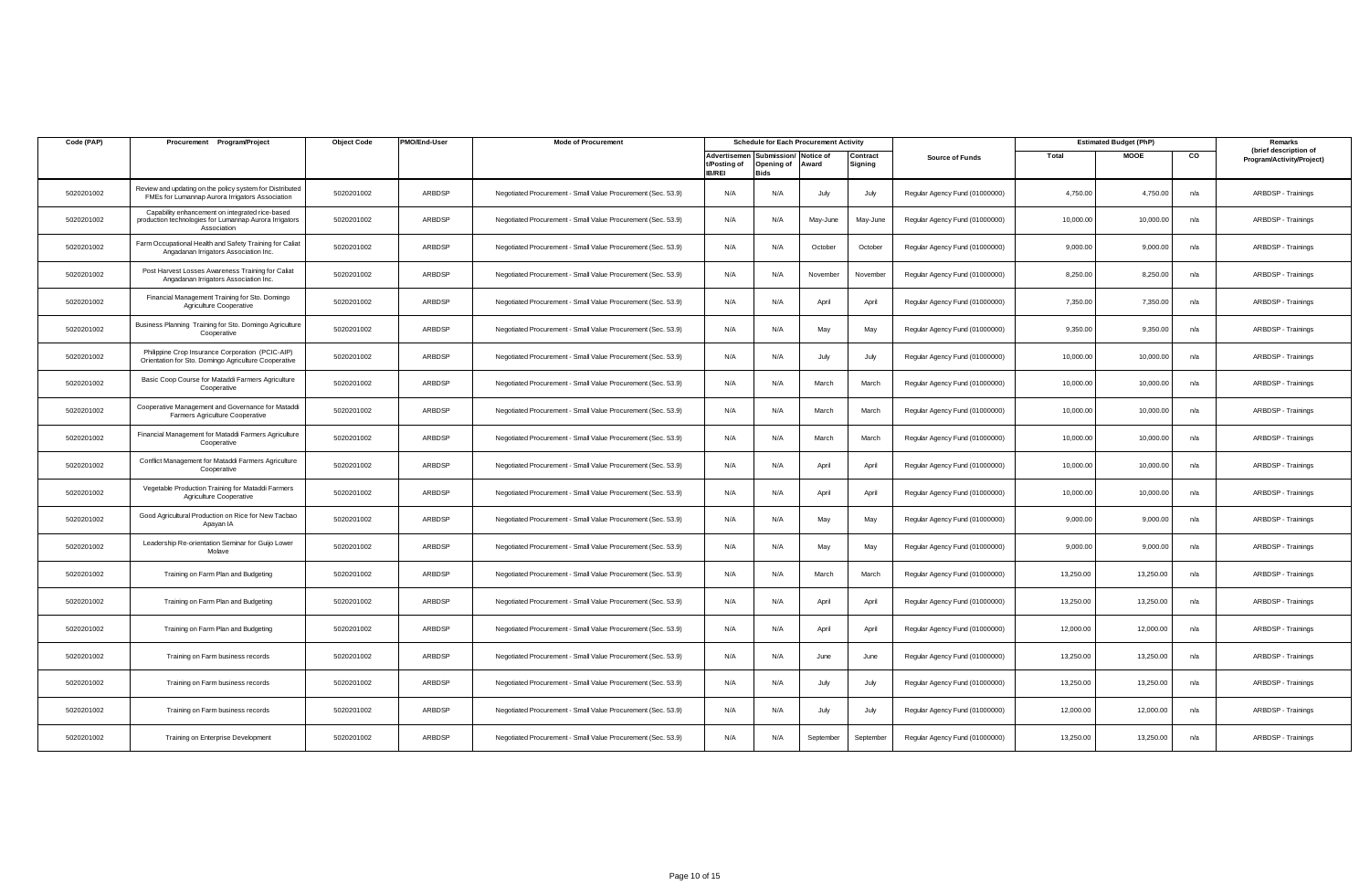| Code (PAP) | Procurement Program/Project                                                                                 | <b>Object Code</b> | PMO/End-User | <b>Mode of Procurement</b>                                   |                               |                                                       | <b>Schedule for Each Procurement Activity</b> |                     |                                |           | <b>Estimated Budget (PhP)</b> |     | Remarks                                            |
|------------|-------------------------------------------------------------------------------------------------------------|--------------------|--------------|--------------------------------------------------------------|-------------------------------|-------------------------------------------------------|-----------------------------------------------|---------------------|--------------------------------|-----------|-------------------------------|-----|----------------------------------------------------|
|            |                                                                                                             |                    |              |                                                              | t/Posting of<br><b>IB/REI</b> | Advertisemen Submission/<br>Opening of<br><b>Bids</b> | Notice of<br>Award                            | Contract<br>Signing | <b>Source of Funds</b>         | Total     | <b>MOOE</b>                   | CO  | (brief description of<br>Program/Activity/Project) |
| 5020201002 | <b>Training Expenses</b>                                                                                    | 5020201002         | ARBDSP       | Negotiated Procurement - Small Value Procurement (Sec. 53.9) | N/A                           | N/A                                                   | Jan.-Dec.                                     | Jan.-Dec.           | Regular Agency Fund (01000000) | 40,000.00 | 40,000.00                     | n/a | ARBDSP - Trainings                                 |
| 5020201002 | <b>Training Expenses</b>                                                                                    | 5020201002         | ARBDSP       | Negotiated Procurement - Small Value Procurement (Sec. 53.9) | N/A                           | N/A                                                   | Jan.-Dec.                                     | Jan.-Dec.           | Regular Agency Fund (01000000) | 8,000.00  | 8,000.00                      | n/a | ARBDSP - Trainings                                 |
| 5020201002 | Fraining on Product Enhancement of Coconut Vinegar for<br>Future Life and Livelihood Association Inc.       | 5020201002         | ARBDSP       | Negotiated Procurement - Small Value Procurement (Sec. 53.9) | N/A                           | N/A                                                   | April                                         | April               | Regular Agency Fund (01000000) | 3,750.00  | 3,750.00                      | n/a | ARBDSP - Trainings                                 |
| 5020201002 | Establishment of Process Workflow to Standardized<br>Recipe for Future Life and Livelihood Association Inc. | 5020201002         | ARBDSP       | Negotiated Procurement - Small Value Procurement (Sec. 53.9) | N/A                           | N/A                                                   | April                                         | April               | Regular Agency Fund (01000000) | 3,750.00  | 3,750.00                      | n/a | ARBDSP - Trainings                                 |
| 5020201002 | raining on Product Enhancement of Milk Fish Sardine for<br>Future Life and Livelihood Association Inc.      | 5020201002         | ARBDSP       | Negotiated Procurement - Small Value Procurement (Sec. 53.9) | N/A                           | N/A                                                   | June                                          | June                | Regular Agency Fund (01000000) | 3,750.00  | 3,750.00                      | n/a | ARBDSP - Trainings                                 |
| 5020201002 | Establishment of Process Workflow to Standardized<br>Recipe for Future Life and Livelihood Association Inc. | 5020201002         | ARBDSP       | Negotiated Procurement - Small Value Procurement (Sec. 53.9) | N/A                           | N/A                                                   | June                                          | June                | Regular Agency Fund (01000000) | 3,750.00  | 3,750.00                      | n/a | ARBDSP - Trainings                                 |
| 5020201002 | Orientation on VLFED                                                                                        | 5020201002         | ARBDSP       | Negotiated Procurement - Small Value Procurement (Sec. 53.9) | N/A                           | N/A                                                   | March                                         | March               | Regular Agency Fund (01000000) | 3,125.00  | 3,125.00                      | n/a | ARBDSP - Trainings                                 |
| 5020201002 | Forging of Partnership Commitment from ARBO                                                                 | 5020201002         | ARBDSP       | Negotiated Procurement - Small Value Procurement (Sec. 53.9) | N/A                           | N/A                                                   | April                                         | April               | Regular Agency Fund (01000000) | 3,125.00  | 3,125.00                      | n/a | ARBDSP - Trainings                                 |
| 5020201002 | <b>Cluster Formation</b>                                                                                    | 5020201002         | ARBDSP       | Negotiated Procurement - Small Value Procurement (Sec. 53.9) | N/A                           | N/A                                                   | May                                           | May                 | Regular Agency Fund (01000000) | 3,125.00  | 3,125.00                      | n/a | ARBDSP - Trainings                                 |
| 5020201002 | Farmer Leaders Traning                                                                                      | 5020201002         | ARBDSP       | Negotiated Procurement - Small Value Procurement (Sec. 53.9) | N/A                           | N/A                                                   | June                                          | June                | Regular Agency Fund (01000000) | 3,125.00  | 3,125.00                      | n/a | ARBDSP - Trainings                                 |
| 5020201002 | Food Processors Training on Good Manufacturing<br>Practices                                                 | 5020201002         | ARBDSP       | Negotiated Procurement - Small Value Procurement (Sec. 53.9) | N/A                           | N/A                                                   | July                                          | July                | Regular Agency Fund (01000000) | 3,125.00  | 3,125.00                      | n/a | ARBDSP - Trainings                                 |
| 5020201002 | <b>Product Enhancement Training</b>                                                                         | 5020201002         | ARBDSP       | Negotiated Procurement - Small Value Procurement (Sec. 53.9) | N/A                           | N/A                                                   | August                                        | August              | Regular Agency Fund (01000000) | 3,125.00  | 3,125.00                      | n/a | ARBDSP - Trainings                                 |
| 5020201002 | <b>Business PSP Formulation</b>                                                                             | 5020201002         | ARBDSP       | Negotiated Procurement - Small Value Procurement (Sec. 53.9) | N/A                           | N/A                                                   | September                                     | September           | Regular Agency Fund (01000000) | 3,125.00  | 3,125.00                      | n/a | ARBDSP - Trainings                                 |
| 5020201002 | Financial Management and Analysis Training                                                                  | 5020201002         | ARBDSP       | Negotiated Procurement - Small Value Procurement (Sec. 53.9) | N/A                           | N/A                                                   | October                                       | October             | Regular Agency Fund (01000000) | 3,125.00  | 3,125.00                      | n/a | ARBDSP - Trainings                                 |
| 5020201002 | Small Claims for Wangal Golden MPC                                                                          | 5020201002         | ARBDSP       | Negotiated Procurement - Small Value Procurement (Sec. 53.9) | N/A                           | N/A                                                   | March                                         | March               | Regular Agency Fund (01000000) | 10,000.00 | 10,000.00                     | n/a | ARBDSP - Trainings                                 |
| 5020201002 | Legal Cliniquing for Marigold Savings and Credit                                                            | 5020201002         | ARBDSP       | Negotiated Procurement - Small Value Procurement (Sec. 53.9) | N/A                           | N/A                                                   | April                                         | April               | Regular Agency Fund (01000000) | 10,000.00 | 10,000.00                     | n/a | ARBDSP - Trainings                                 |
| 5020201002 | Cluster commitment setting for Kasibu Farmers<br>Development Cooperative                                    | 5020201002         | ARBDSP       | Negotiated Procurement - Small Value Procurement (Sec. 53.9) | N/A                           | N/A                                                   | March, 2022                                   | 2022, March         | Regular Agency Fund (01000000) | 15,000.00 | 15,000.00                     | n/a | ARBDSP - Trainings                                 |
| 5020201002 | Market matching                                                                                             | 5020201002         | ARBDSP       | Negotiated Procurement - Small Value Procurement (Sec. 53.9) | N/A                           | N/A                                                   | April, 2022                                   | April, 2022         | Regular Agency Fund (01000000) | 7,500.00  | 7,500.00                      | n/a | ARBDSP - Trainings                                 |
| 5020201002 | Chilli Production & post harvest handling                                                                   | 5020201002         | ARBDSP       | Negotiated Procurement - Small Value Procurement (Sec. 53.9) | N/A                           | N/A                                                   | April, 2022                                   | April, 2022         | Regular Agency Fund (01000000) | 7,500.00  | 7,500.00                      | n/a | ARBDSP - Trainings                                 |
| 5020201002 | Chilli Production & post harvest handling                                                                   | 5020201002         | ARBDSP       | Negotiated Procurement - Small Value Procurement (Sec. 53.9) | N/A                           | N/A                                                   | April, 2022                                   | April, 2022         | Regular Agency Fund (01000000) | 10,000.00 | 10,000.00                     | n/a | ARBDSP - Trainings                                 |
| 5020201002 | Chilli Production & post harvest handling                                                                   | 5020201002         | ARBDSP       | Negotiated Procurement - Small Value Procurement (Sec. 53.9) | N/A                           | N/A                                                   | May, 2022                                     | May, 2022           | Regular Agency Fund (01000000) | 8,000.00  | 8,000.00                      | n/a | ARBDSP - Trainings                                 |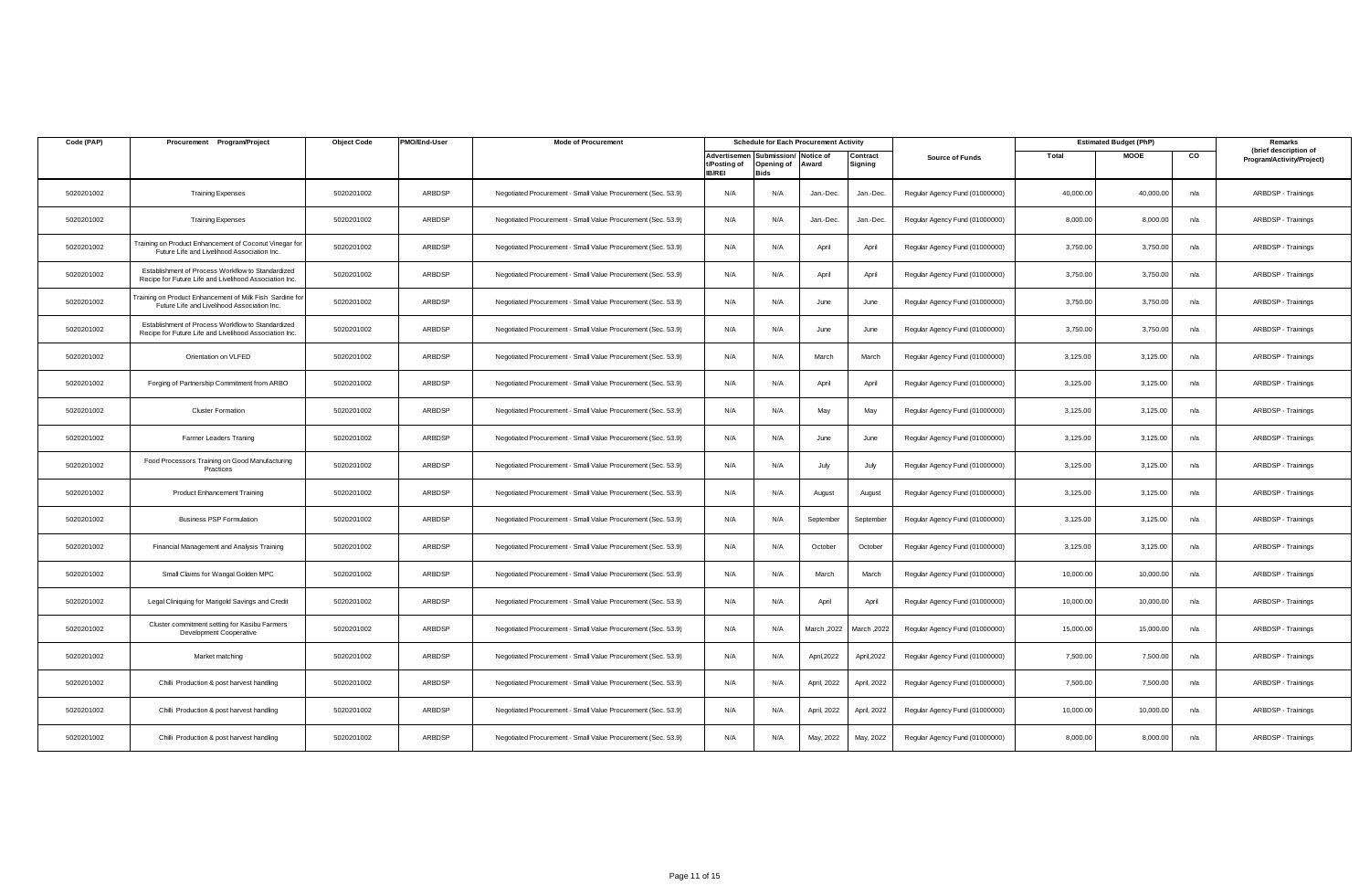| Code (PAP) | Procurement Program/Project                                                                                                      | <b>Object Code</b> | PMO/End-User | <b>Mode of Procurement</b>                                   |                               | <b>Schedule for Each Procurement Activity</b>         |                                     |                                    |                                |           | <b>Estimated Budget (PhP)</b> |     | Remarks                                            |
|------------|----------------------------------------------------------------------------------------------------------------------------------|--------------------|--------------|--------------------------------------------------------------|-------------------------------|-------------------------------------------------------|-------------------------------------|------------------------------------|--------------------------------|-----------|-------------------------------|-----|----------------------------------------------------|
|            |                                                                                                                                  |                    |              |                                                              | t/Posting of<br><b>IB/REI</b> | Advertisemen Submission/<br>Opening of<br><b>Bids</b> | Notice of<br>Award                  | Contract<br>Signing                | <b>Source of Funds</b>         | Total     | <b>MOOE</b>                   | CO  | (brief description of<br>Program/Activity/Project) |
| 5020201002 | Chilli Production & post harvest handling                                                                                        | 5020201002         | ARBDSP       | Negotiated Procurement - Small Value Procurement (Sec. 53.9) | N/A                           | N/A                                                   | May                                 | May                                | Regular Agency Fund (01000000) | 10,000.00 | 10,000.00                     | n/a | ARBDSP - Trainings                                 |
| 5020201002 | Chilli Production & post harvest handling                                                                                        | 5020201002         | ARBDSP       | Negotiated Procurement - Small Value Procurement (Sec. 53.9) | N/A                           | N/A                                                   | July, 2022                          | July, 2022                         | Regular Agency Fund (01000000) | 10,000.00 | 10,000.00                     | n/a | ARBDSP - Trainings                                 |
| 5020201002 | Cluster field monitoring/mentoring/product supply<br>forecasting                                                                 | 5020201002         | ARBDSP       | Negotiated Procurement - Small Value Procurement (Sec. 53.9) | N/A                           | N/A                                                   | April-June                          | April-June                         | Regular Agency Fund (01000000) | 10,000.00 | 10,000.00                     | n/a | ARBDSP - Trainings                                 |
| 5020201002 | Coaching & Enrollment on ARB-AIP                                                                                                 | 5020201002         | ARBDSP       | Negotiated Procurement - Small Value Procurement (Sec. 53.9) | N/A                           | N/A                                                   | July, 2022                          | July, 2022                         | Regular Agency Fund (01000000) | 5,000.00  | 5,000.00                      | n/a | ARBDSP - Trainings                                 |
| 5020201002 | SWG meeting/Coaching/Mentoring on AE                                                                                             | 5020201002         | ARBDSP       | Negotiated Procurement - Small Value Procurement (Sec. 53.9) | N/A                           | N/A                                                   | March, June,<br>Sept., Nov.<br>2022 | March, June<br>Sept., Nov.<br>2022 | Regular Agency Fund (01000000) | 10,000.00 | 10,000.00                     | n/a | ARBDSP - Trainings                                 |
| 5020201002 | FBS Project Orientation with targeted ARBs Proponen<br>and other stakeholders                                                    | 5020201002         | ARBDSP       | Negotiated Procurement - Small Value Procurement (Sec. 53.9) | N/A                           | N/A                                                   | March 23                            | March 23                           | Regular Agency Fund (01000000) | 10,000.00 | 10,000.00                     | n/a | ARBDSP - Trainings                                 |
| 5020201002 | Record Keeping in Farm Business                                                                                                  | 5020201002         | ARBDSP       | Negotiated Procurement - Small Value Procurement (Sec. 53.9) | N/A                           | N/A                                                   | March 18                            | March 18                           | Regular Agency Fund (01000000) | 10,000.00 | 10,000.00                     | n/a | ARBDSP - Trainings                                 |
| 5020201002 | Good Aricultural Practices on Vegetables & Market<br>Lingkaging vegetables farm visitation for FBs sustaining<br>ARBO            | 5020201002         | ARBDSP       | Negotiated Procurement - Small Value Procurement (Sec. 53.9) | N/A                           | N/A                                                   | March 25                            | March 25                           | Regular Agency Fund (01000000) | 10,000.00 | 10,000.00                     | n/a | ARBDSP - Trainings                                 |
| 5020201002 | FBS Launching & Sessions 1-4                                                                                                     | 5020201002         | ARBDSP       | Negotiated Procurement - Small Value Procurement (Sec. 53.9) | N/A                           | N/A                                                   | April 7 & 14                        | April 7 & 14                       | Regular Agency Fund (01000000) | 10,000.00 | 10,000.00                     | n/a | ARBDSP - Trainings                                 |
| 5020201002 | Tomato Production and Post Harvest Handling                                                                                      | 5020201002         | ARBDSP       | Negotiated Procurement - Small Value Procurement (Sec. 53.9) | N/A                           | N/A                                                   | May 7                               | May 7                              | Regular Agency Fund (01000000) | 10.000.00 | 10,000.00                     | n/a | ARBDSP - Trainings                                 |
| 5020201002 | Actual Market Survey & GAP for Vegetable Training, FBS<br>session 5-6 & 1st Process Review                                       | 5020201002         | ARBDSP       | Negotiated Procurement - Small Value Procurement (Sec. 53.9) | N/A                           | N/A                                                   | April 21-22                         | April 21-22                        | Regular Agency Fund (01000000) | 25,000.00 | 25,000.00                     | n/a | ARBDSP - Trainings                                 |
| 5020201002 | GAP on Vegetable                                                                                                                 | 5020201002         | ARBDSP       | Negotiated Procurement - Small Value Procurement (Sec. 53.9) | N/A                           | N/A                                                   | June 2                              | June 2                             | Regular Agency Fund (01000000) | 5,000.00  | 5,000.00                      | n/a | ARBDSP - Trainings                                 |
| 5020201002 | <b>Actual Market Survey</b>                                                                                                      | 5020201002         | ARBDSP       | Negotiated Procurement - Small Value Procurement (Sec. 53.9) | N/A                           | N/A                                                   | June 10-11                          | June 10-11                         | Regular Agency Fund (01000000) | 10,000.00 | 10,000.00                     | n/a | ARBDSP - Trainings                                 |
| 5020201002 | Farm Business School Sessions 7-13 and Second<br>Process Review after session 6-11                                               | 5020201002         | ARBDSP       | Negotiated Procurement - Small Value Procurement (Sec. 53.9) | N/A                           | N/A                                                   | July 1, 8 & 15                      | July 1, 8 &                        | Regular Agency Fund (01000000) | 10,000.00 | 10,000.00                     | n/a | ARBDSP - Trainings                                 |
| 5020201002 | Assistance to ARBO re: Philgeps Registration                                                                                     | 5020201002         | ARBDSP       | Negotiated Procurement - Small Value Procurement (Sec. 53.9) | N/A                           | N/A                                                   | March                               | March                              | Regular Agency Fund (01000000) | 10,000.00 | 10,000.00                     | n/a | ARBDSP - Trainings                                 |
| 5020201002 | Conduct of transfer-technology related trainings (on-site)                                                                       | 5020201002         | ARBDSP       | Negotiated Procurement - Small Value Procurement (Sec. 53.9) | N/A                           | N/A                                                   | april                               | april                              | Regular Agency Fund (01000000) | 20,000.00 | 20,000.00                     | n/a | ARBDSP - Trainings                                 |
| 5020201002 | Conduct of project management-related training                                                                                   | 5020201002         | ARBDSP       | Negotiated Procurement - Small Value Procurement (Sec. 53.9) | N/A                           | N/A                                                   | april                               | april                              | Regular Agency Fund (01000000) | 10,000.00 | 10,000.00                     | n/a | ARBDSP - Trainings                                 |
| 5020201002 | Conduct of project monitoring and evaluation related<br>rainings to ARBO leaders and selected member (on-site                    | 5020201002         | ARBDSP       | Negotiated Procurement - Small Value Procurement (Sec. 53.9) | N/A                           | N/A                                                   | may                                 | may                                | Regular Agency Fund (01000000) | 10,000.00 | 10,000.00                     | n/a | ARBDSP - Trainings                                 |
| 5020201002 | Conduct of "Kamustahan" Sessions with ARBOs and<br>partners to ensure sustainability of partnership with<br>Institutional market | 5020201002         | ARBDSP       | Negotiated Procurement - Small Value Procurement (Sec. 53.9) | N/A                           | N/A                                                   | march                               | march                              | Regular Agency Fund (01000000) | 10,000.00 | 10,000.00                     | n/a | ARBDSP - Trainings                                 |
| 5020201002 | Conduct of "Kamustahan" Sessions with ARBOs and<br>partners to ensure sustainability of partnership with<br>Institutional market | 5020201002         | ARBDSP       | Negotiated Procurement - Small Value Procurement (Sec. 53.9) | N/A                           | N/A                                                   | may                                 | may                                | Regular Agency Fund (01000000) | 10,000.00 | 10,000.00                     | n/a | ARBDSP - Trainings                                 |
| 5020201002 | Signing of Memorandum of Agreement between the 2<br>ARBOs and institutional markets (Renewal)                                    | 5020201002         | ARBDSP       | Negotiated Procurement - Small Value Procurement (Sec. 53.9) | N/A                           | N/A                                                   |                                     |                                    | Regular Agency Fund (01000000) | 10,000.00 | 10,000.00                     | n/a | ARBDSP - Trainings                                 |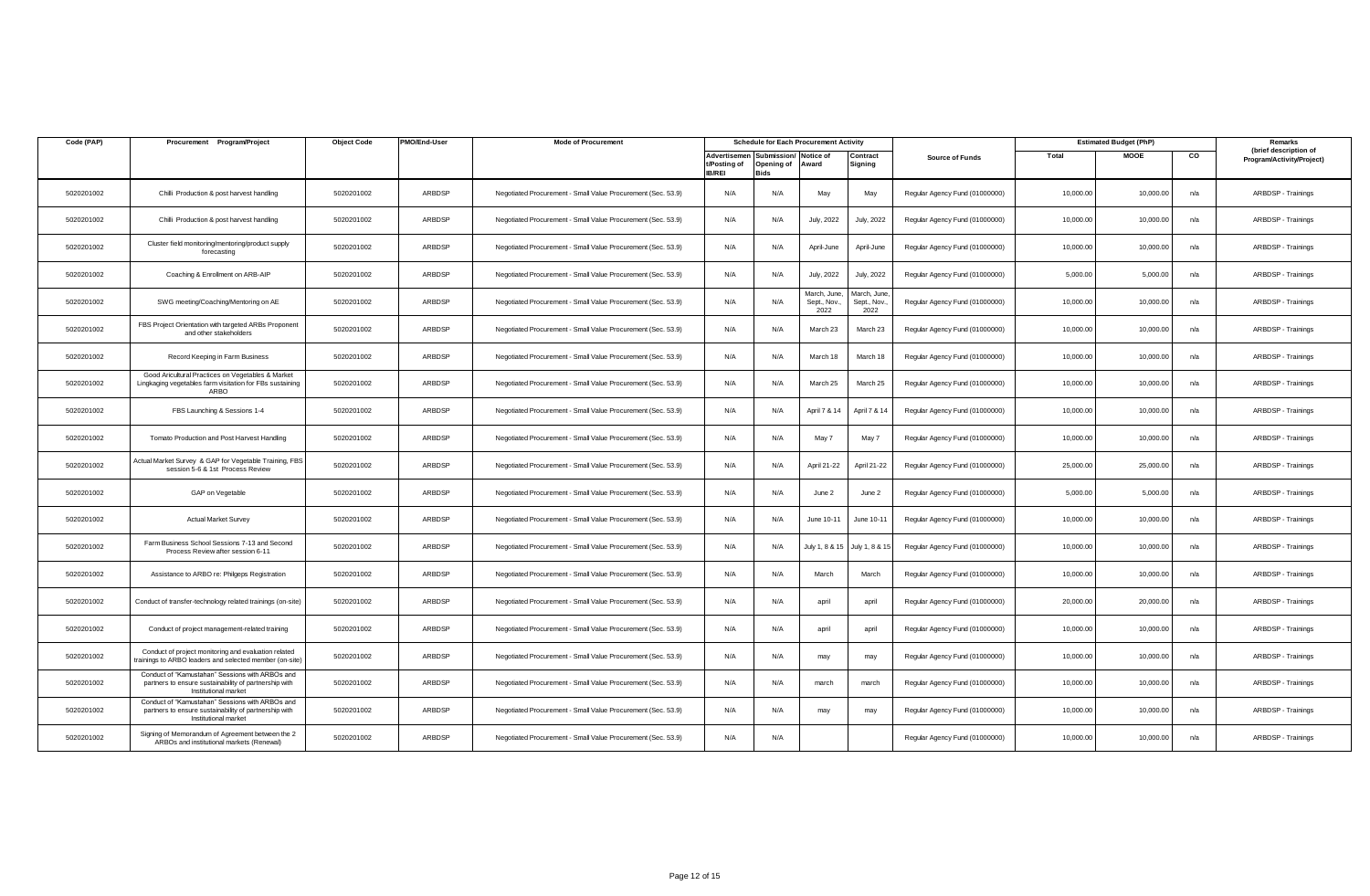| Code (PAP) | Procurement<br>Program/Project                                                                                                                        | <b>Object Code</b> | PMO/End-User | <b>Mode of Procurement</b>                                   | <b>Schedule for Each Procurement Activity</b> |                                                          |                    | <b>Estimated Budget (PhP)</b> |                                |           | Remarks     |     |                                                    |
|------------|-------------------------------------------------------------------------------------------------------------------------------------------------------|--------------------|--------------|--------------------------------------------------------------|-----------------------------------------------|----------------------------------------------------------|--------------------|-------------------------------|--------------------------------|-----------|-------------|-----|----------------------------------------------------|
|            |                                                                                                                                                       |                    |              |                                                              | t/Posting of<br><b>IB/REI</b>                 | Advertisemen Submission/ Notice of<br>Opening of<br>Bids | Award              | Contract<br>Signing           | <b>Source of Funds</b>         | Total     | <b>MOOE</b> | CO  | (brief description of<br>Program/Activity/Project) |
| 5020201002 | Microfnance Orientation for ARBO to be Developed as<br>Microfinance Provider for Villaverde Development<br>Cooperative                                | 5020201002         | ARBDSP       | Negotiated Procurement - Small Value Procurement (Sec. 53.9) | N/A                                           | N/A                                                      | april              | april                         | Regular Agency Fund (01000000) | 6,800.00  | 6,800.00    | n/a | ARBDSP - Trainings                                 |
| 5020201002 | Formulation of Policies, Systems and Procedures (PSPs)<br>for ARBO to be Developed as Microfinance Provider for<br>Villaverde Development Cooperative | 5020201002         | ARBDSP       | Negotiated Procurement - Small Value Procurement (Sec. 53.9) | N/A                                           | N/A                                                      | april              | april                         | Regular Agency Fund (01000000) | 6,600.00  | 6,600.00    | n/a | ARBDSP - Trainings                                 |
| 5020201002 | Coaching and Mentoring Session for ARBO to be<br>Developed as Microfinance Providerfor for Villaverde<br>Development Cooperative                      | 5020201002         | ARBDSP       | Negotiated Procurement - Small Value Procurement (Sec. 53.9) | N/A                                           | N/A                                                      | may                | may                           | Regular Agency Fund (01000000) | 6,600.00  | 6,600.00    | n/a | ARBDSP - Trainings                                 |
| 5020201002 | Credit Assessment for Lower Addawan Irrigators Credit<br>Cooperative (renewal)                                                                        | 5020201002         | ARBDSP       | Negotiated Procurement - Small Value Procurement (Sec. 53.9) | N/A                                           | N/A                                                      | March              | March                         | Regular Agency Fund (01000000) | 5,000.00  | 5,000.00    | n/a | ARBDSP - Trainings                                 |
| 5020201002 | Credit Assessment for KADASA and Farmers<br>Cooperative (renewal)                                                                                     | 5020201002         | ARBDSP       | Negotiated Procurement - Small Value Procurement (Sec. 53.9) | N/A                                           | N/A                                                      | April              | April                         | Regular Agency Fund (01000000) | 5,000.00  | 5,000.00    | n/a | ARBDSP - Trainings                                 |
| 5020201002 | Loan Restructuring & Collection Workshop for Lower<br>Addawan Irrigators Credit Cooperative (renewal)                                                 | 5020201002         | ARBDSP       | Negotiated Procurement - Small Value Procurement (Sec. 53.9) | N/A                                           | N/A                                                      | August             | August                        | Regular Agency Fund (01000000) | 5,000.00  | 5,000.00    | n/a | ARBDSP - Trainings                                 |
| 5020201002 | Loan Restructuring & Collection Workshop for KADASA<br>and Farmers Cooperative (renewal)                                                              | 5020201002         | ARBDSP       | Negotiated Procurement - Small Value Procurement (Sec. 53.9) | N/A                                           | N/A                                                      | August             | August                        | Regular Agency Fund (01000000) | 5,000.00  | 5,000.00    | n/a | ARBDSP - Trainings                                 |
| 5020201002 | APCP ASSESSMENT (ALL APCP ARBOS)                                                                                                                      | 5020201002         | ARBDSP       | Negotiated Procurement - Small Value Procurement (Sec. 53.9) | N/A                                           | N/A                                                      | October            | October                       | Regular Agency Fund (01000000) | 5,000.00  | 5,000.00    | n/a | ARBDSP - Trainings                                 |
| 5020201002 | 1. Farm Occupational health and safety<br>2. PSP Formulation<br>3. Simple Bookkeeping                                                                 | 5020201002         | ARBDSP       | Negotiated Procurement - Small Value Procurement (Sec. 53.9) | N/A                                           | N/A                                                      | June-<br>September | June-<br>September            | Regular Agency Fund (01000000) | 4,000.00  | 4,000.00    | n/a | ARBDSP - Trainings                                 |
| 5020201002 | Orientation on Climate Change Adaption and Mitigation                                                                                                 | 5020201002         | ARBDSP       | Negotiated Procurement - Small Value Procurement (Sec. 53.9) | N/A                                           | N/A                                                      | June-<br>September | June-<br>September            | Regular Agency Fund (01000000) | 1,000.00  | 1,000.00    | n/a | ARBDSP - Trainings                                 |
| 5020201002 | Farm Plan & Budget Preparation                                                                                                                        | 5020201002         | ARBDSP       | Negotiated Procurement - Small Value Procurement (Sec. 53.9) | N/A                                           | N/A                                                      | June-<br>September | June-<br>September            | Regular Agency Fund (01000000) | 1,000.00  | 1,000.00    | n/a | ARBDSP - Trainings                                 |
| 5020201002 | Operational and Maintenance of Machinery (four wheel<br>drive tractor)                                                                                | 5020201002         | ARBDSP       | Negotiated Procurement - Small Value Procurement (Sec. 53.9) | N/A                                           | N/A                                                      | June-<br>September | June-<br>September            | Regular Agency Fund (01000000) | 1,000.00  | 1,000.00    | n/a | ARBDSP - Trainings                                 |
| 5020201002 | Water Bacteriology Test and Sanitation Training for<br>BARANGAY ATBU WOMENS ASSOCIATION, INC.                                                         | 5020201002         | ARBDSP       | Negotiated Procurement - Small Value Procurement (Sec. 53.9) | N/A                                           | N/A                                                      | MAY                | MAY                           | Regular Agency Fund (01000000) | 3,000.00  | 3,000.00    | n/a | ARBDSP - Trainings                                 |
| 5020301001 | ICT Office Supplies Not available at DBM                                                                                                              | 5020301001         | ARBDSP       | Negotiated Procurement - Small Value Procurement (Sec. 53.9) | N/A                                           | N/A                                                      | Quarterly          | Quarterly                     | Regular Agency Fund (01000000) | 82,000.00 | 82,000.00   | n/a | ARBDSP                                             |
| 5020301002 | Office Supplies Expense Available at DBM                                                                                                              | 5020301002         | ARBDSP       | Negotiated Procurement - Agency to Agency (Sec. 53.5)        | N/A                                           | N/A                                                      | Quarterly          | Quarterly                     | Regular Agency Fund (01000000) | 75,800.00 | 75,800.00   | n/a | ARBDSP                                             |
| 5020301002 | Office Supplies Expense Not available at DBM                                                                                                          | 5020301002         | ARBDSP       | Negotiated Procurement - Small Value Procurement (Sec. 53.9) | N/A                                           | N/A                                                      | Quarterly          | Quarterly                     | Regular Agency Fund (01000000) | 26,200.00 | 26,200.00   | n/a | ARBDSP                                             |
| 5020321003 | Semi Expendable - ICT Equipment Available at DBM                                                                                                      | 5020321003         | ARBDSP       | Negotiated Procurement - Agency to Agency (Sec. 53.5)        | N/A                                           | N/A                                                      | Quarterly          | Quarterly                     | Regular Agency Fund (01000000) | 34,000.00 | 34,000.00   | n/a | ARBDSP                                             |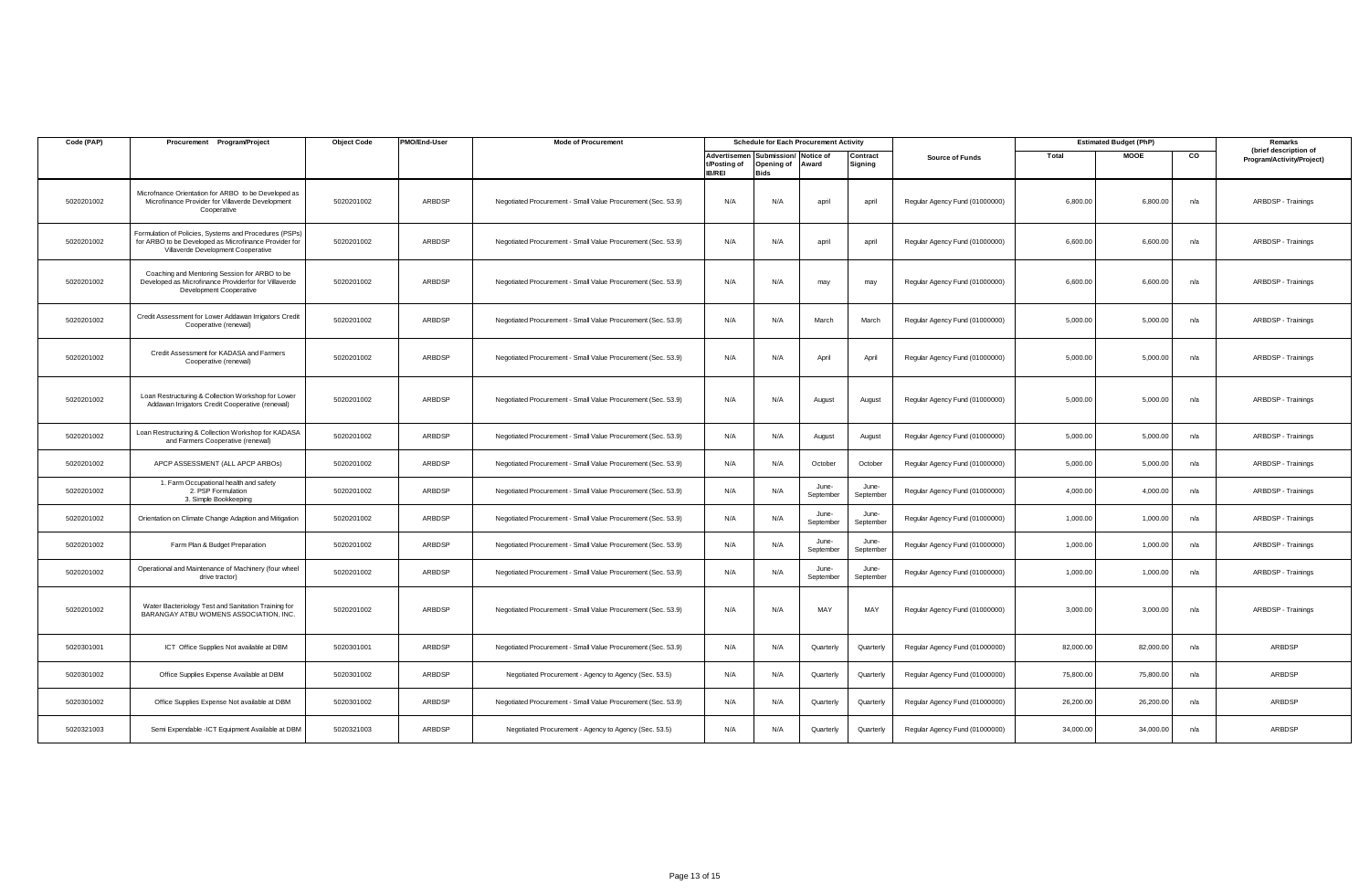| Code (PAP) | Procurement Program/Project                                                                                                                                          | <b>Object Code</b> | PMO/End-User  | <b>Mode of Procurement</b>                                   | <b>Schedule for Each Procurement Activity</b> |                                                   |                      | <b>Estimated Budget (PhP)</b> |                                |              | Remarks      |     |                                                    |
|------------|----------------------------------------------------------------------------------------------------------------------------------------------------------------------|--------------------|---------------|--------------------------------------------------------------|-----------------------------------------------|---------------------------------------------------|----------------------|-------------------------------|--------------------------------|--------------|--------------|-----|----------------------------------------------------|
|            |                                                                                                                                                                      |                    |               |                                                              | Advertisemen<br>t/Posting of<br><b>IB/REI</b> | Submission/ Notice of<br>Opening of Award<br>3ids |                      | Contract<br>Signing           | <b>Source of Funds</b>         | Total        | <b>MOOE</b>  | CO  | (brief description of<br>Program/Activity/Project) |
| 5020321002 | Semi Expendable - ICT Equipment Not Available at<br><b>DBM</b>                                                                                                       | 5020321002         | ARBDSP        | Negotiated Procurement - Agency to Agency (Sec. 53.5)        | N/A                                           | N/A                                               | monthly              | monthly                       | Regular Agency Fund (01000000) | 7,000.00     | 7,000.00     | n/a | ARBDSP                                             |
| 5020321002 | Semi Expendable - Office Equipment Available at<br><b>DBM</b>                                                                                                        | 5020321002         | ARBDSP        | Negotiated Procurement - Small Value Procurement (Sec. 53.9) | N/A                                           | N/A                                               | Quarterly            | Quarterly                     | Regular Agency Fund (01000000) | 45,000.00    | 45,000.00    | n/a | ARBDSP                                             |
| 5020309000 | Fuel, Oil and Lubricants                                                                                                                                             | 5020309000         | ARBDSP        | Direct Contracting (Sec. 50)                                 | N/A                                           | N/A                                               | Monthly              | Monthly                       | Regular Agency Fund (01000000) | 142,000.00   | 142,000.00   | n/a | ARBDSP                                             |
| 5020501000 | Postage and courier services                                                                                                                                         | 5020501000         | ARBDSP        | Direct Contracting (Sec. 50)                                 | N/A                                           | N/A                                               | monthly              | monthly                       | Regular Agency Fund (01000000) | 11,000.00    | 11,000.00    | n/a | ARBDSP                                             |
| 5020502002 | Telephone Expense Landline                                                                                                                                           | 5020502002         | <b>ARBDSP</b> | Direct Contracting (Sec. 50)                                 | N/A                                           | N/A                                               | monthly              | monthly                       | Regular Agency Fund (01000000) | 22,000.00    | 22,000.00    | n/a | ARBDSP                                             |
| 5021299099 | <b>Other General Services</b>                                                                                                                                        | 5021299099         | ARBDSP        | Direct Contracting (Sec. 50)                                 | N/A                                           | N/A                                               | Monthly              | Monthly                       | Regular Agency Fund (01000000) | 378,000.00   | 378,000.00   | n/a | ARBDSP                                             |
| 5021305002 | Repairs & Maintenance Office Equipment                                                                                                                               | 5021305002         | ARBDSP        | Negotiated Procurement - Small Value Procurement (Sec. 53.9) | N/A                                           | N/A                                               | As the need<br>arise | As the need<br>arise          | Regular Agency Fund (01000000) | 17,000.00    | 17,000.00    | n/a | ARBDSP                                             |
| 5021305003 | Repairs & Maintenance ICT Equipment                                                                                                                                  | 5021305003         | ARBDSP        | Negotiated Procurement - Small Value Procurement (Sec. 53.9) | N/A                                           | N/A                                               | As the need<br>arise | As the nee<br>arise           | Regular Agency Fund (01000000) | 48,000.00    | 48,000.00    | n/a | ARBDSP                                             |
| 5021306001 | Repairs & Maintenance Motor Vehicle                                                                                                                                  | 5021306001         | ARBDSP        | Negotiated Procurement - Small Value Procurement (Sec. 53.9) | N/A                                           | N/A                                               | As the need<br>arise | As the nee<br>arise           | Regular Agency Fund (01000000) | 100,000.00   | 100,000.00   | n/a | ARBDSP                                             |
| 5029904000 | <b>Transportation and Delivery</b>                                                                                                                                   | 5029904000         | ARBDSP        | Negotiated Procurement - Small Value Procurement (Sec. 53.9) | N/A                                           | N/A                                               | N/A                  | N/A                           | Regular Agency Fund (01000000) | 48,000.00    | 48,000.00    | n/a | ARBDSP                                             |
| 5021499000 | Subsidies - Others - Procurement of Processing<br>Equipments and Utensils for Future's Life & Livelihood<br>Assn (coco vinegar)                                      | 5021499000         | ARBDSP        | Negotiated Procurement - Small Value Procurement (Sec. 53.9) | N/A                                           | N/A                                               | July                 | July                          | Regular Agency Fund (01000000) | 300,000.00   | 300,000.00   | n/a | ARBDSP                                             |
| 5021499000 | Subsidies - Others- Procurement of farm implements                                                                                                                   | 5021499000         | ARBDSP        | Negotiated Procurement - Small Value Procurement (Sec. 53.9) | N/A                                           | N/A                                               | August               | August                        | Regular Agency Fund (01000000) | 9,000.00     | 9,000.00     | n/a | ARBDSP                                             |
| 5021499000 | Subsidies - Others Procurement of small farm tools, green<br>house/facility                                                                                          | 5021499000         | ARBDSP        | Negotiated Procurement - Small Value Procurement (Sec. 53.9) | N/A                                           | N/A                                               | August               | August                        | Regular Agency Fund (01000000) | 600,000.00   | 600,000.00   | n/a | ARBDSP                                             |
| 5021499000 | Subsidies - Others - Provision of Farm<br>Machineries/Equipment                                                                                                      | 5021499000         | ARBDSP        | Negotiated Procurement - Small Value Procurement (Sec. 53.9) | N/A                                           | N/A                                               | August               | August                        | Regular Agency Fund (01000000) | 600,000.00   | 600,000.00   | n/a | ARBDSP                                             |
| 5021499000 | Subsidies - Others Provision of small farm tools, farm<br>inputs                                                                                                     | 5021499000         | ARBDSP        | Negotiated Procurement - Small Value Procurement (Sec. 53.9) | N/A                                           | N/A                                               | August               | August                        | Regular Agency Fund (01000000) | 294,000.00   | 294,000.00   | n/a | ARBDSP                                             |
| 5021499000 | Subsidies - Others Provision of Farm<br>Machineries/Equipment                                                                                                        | 5021499000         | ARBDSP        | Public Bidding                                               | N/A                                           | N/A                                               | August               | August                        | Regular Agency Fund (01000000) | 1,000,000.00 | 1,000,000.00 | n/a | ARBDSP                                             |
| 5021499000 | Subsidies - Others Provision of small farm tools, farm<br>inputs                                                                                                     | 5021499000         | ARBDSP        | Negotiated Procurement - Small Value Procurement (Sec. 53.9) | N/A                                           | N/A                                               | August               | August                        | Regular Agency Fund (01000000) | 182,000.00   | 182,000.00   | n/a | ARBDSP                                             |
| 5021499000 | Subsidies - Others Hands on Construction of Community<br>Managed Potable Water Supply, Sanitation and Hygiene<br>(CPWASH) Cum Training on Selected WATSAN Facilities | 5021499000         | <b>ARBDSP</b> | Negotiated Procurement - Small Value Procurement (Sec. 53.9) | N/A                                           | N/A                                               | August               | August                        | Regular Agency Fund (01000000) | 97,000.00    | 97,000.00    | n/a | ARBDSP                                             |
| 5020101000 | <b>Traveling Expenses</b>                                                                                                                                            | 5020101000         | ARBDSP        | Negotiated Procurement - Small Value Procurement (Sec. 53.9) | N/A                                           | N/A                                               | N/A                  | N/A                           | Regular Agency Fund (01000000) | 636,000.00   | 636,000.00   | N/A | ARBDSP                                             |

 **16,023,000.00 16,023,000.00**